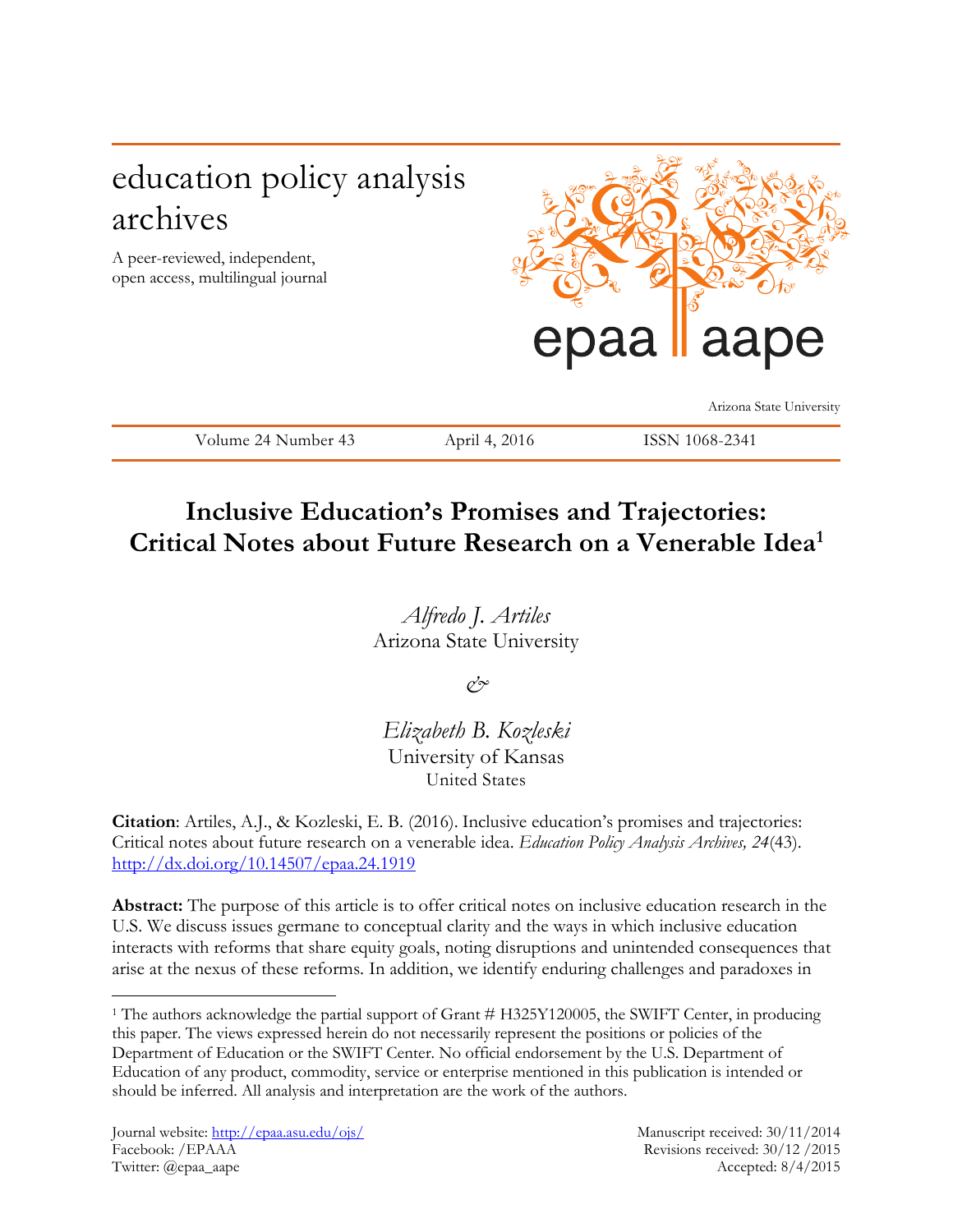this research literature. These include sampling issues, an emphasis on where students are placed as a proxy for inclusive education vis-à-vis inclusive education as the transformation of educational systems, the ways in which outcome measures have been examined in this research, and the need for and challenges of building strategic alliances that could advance an inclusive education agenda. We conclude with reflections and suggestions for a future research program that include sharpening inclusion's identity, attending to the fluid nature of ability differences and students' multiple identities, broadening the unit of analysis to systems of activities, and documenting processes and outcomes.

**Keywords**: Inclusive education; educational equity; disability; difference

#### **Promesas y trayectorias de la educación inclusiva: Notas críticas sobre el futuro de la investigación de una venerable idea**

**Resumen**: El propósito de este artículo es ofrecer notas críticas sobre la investigación en educación inclusiva en los EE.UU. Discutimos temas pertinentes sobre la claridad conceptual y las formas en que la educación inclusiva interactúa con reformas que comparten los objetivos de equidad, tomando en cuenta las disrupciones y consecuencias no deseadas que se presentan en conexión con estas reformas. Además, identificamos desafíos de larga duración y paradojas en la literatura de investigación. Estos incluyen cuestiones de muestreo, el énfasis en que los estudiantes se colocan como un proxy de educación inclusiva y de la transformación de los sistemas educativos, las formas en las que se han examinado las medidas de éxito de la investigación, y la necesidad así como los desafíos de la construcción de alianzas estratégicas que podrían avanzar en una agenda de educación inclusiva. Concluimos con reflexiones y sugerencias para un futuro programa de investigación que incluya refinar la identidad de la inclusión, atendiendo a la naturaleza fluida de las diferencias de capacidades y las múltiples identidades de los estudiantes, la ampliación de la unidad de análisis de los sistemas de actividades, y como documentar los procesos y resultados.

**Palabras clave:** educación inclusiva; equidad educativa; discapacidad; diferencia

### **Promessas e trajetórias de educação inclusiva: Notas críticas sobre o futuro da investigação de uma noção venerável**

**Resumo:** O objetivo deste artigo é fornecer notas críticas sobre pesquisa em educação inclusiva em os EUA. Discutimos questões relevantes sobre a clareza conceitual e as formas em que a educação inclusiva interage com as reformas que compartilham os objetivos de equidade, tendo em conta as interrupções e consequências não intencionais que surgem em conexão com essas reformas. Além disso, foram identificados desafios de longo prazo e paradoxos na literatura de pesquisa. Estes incluem questões sobre amostragem, a questão dos alunos ser colocados como proxy da transformação dos sistemas educacionais inclusivos, modelos que têm sido discutidos como medidas de sucesso da investigação e a necessidade, bem como os desafios da construção de alianças estratégicas que poderiam fazer avançar uma agenda de educação inclusiva. Concluímos com reflexões e sugestões para futuros programas de investigação que definam melhor a identidade de inclusão, considerando a natureza fluida das diferenças nas capacidades e múltiplas identidades dos estudantes, a expansão da unidade de analise e sistemas para documentar processos e resultados. **Palavras-chave:** educação inclusiva; equidade educacional; deficiência; diferença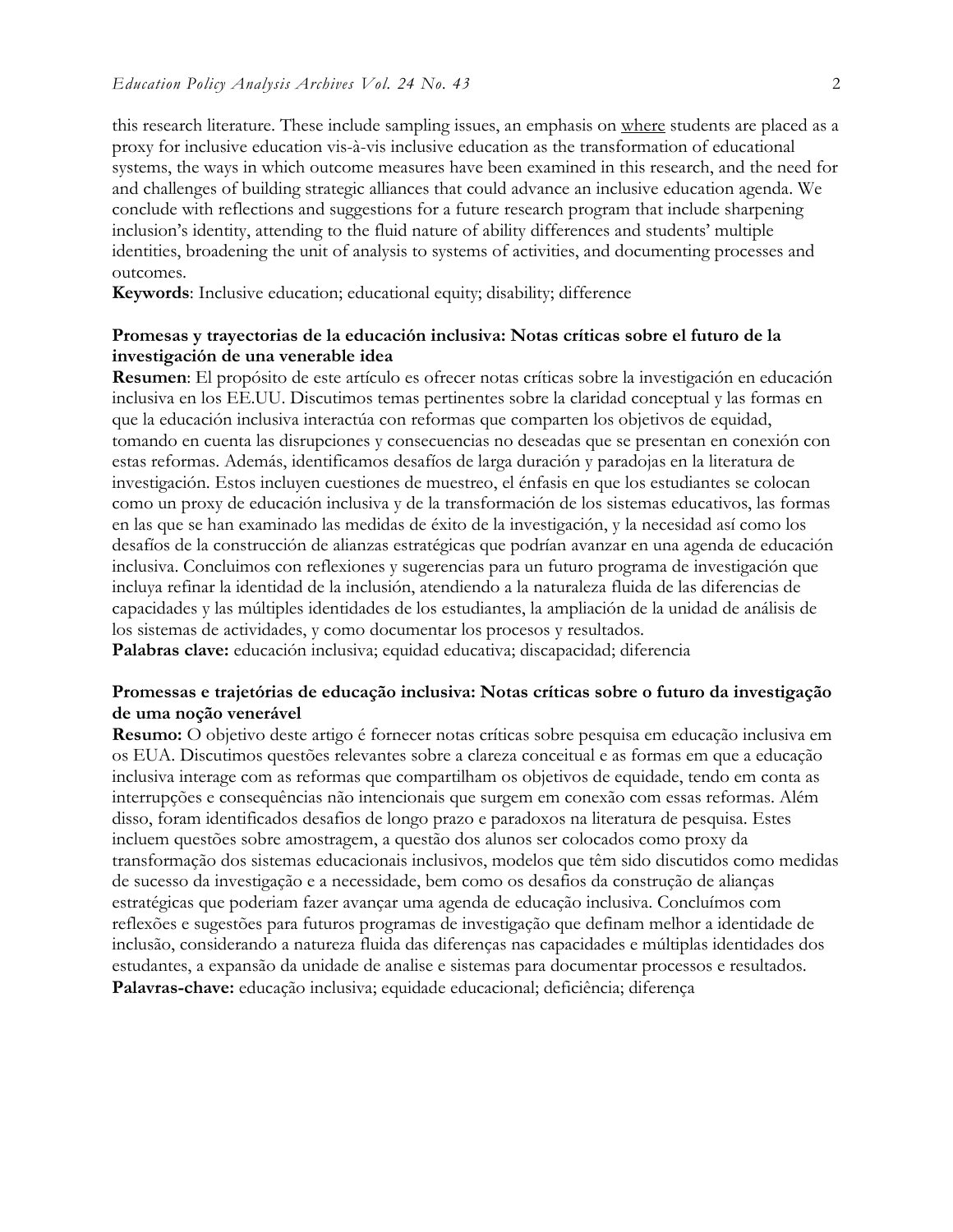l

## **Inclusive Education's Promises and Trajectories Critical Notes about Future Research on a Venerable Idea**

Few ideas have received so much praise and enthusiastic responses in the worlds of educational policy, research, and practice than inclusive education. But, ironically, few ideas have been so critiqued and resisted as this notion. Indeed, inclusive education has provoked contradictory responses from professionals, researchers, and politicians (Slee, 2011). However, it could be argued that the contentiousness that characterized the early years of this educational movement has subsided in recent years. The debates about inclusive education's merits and feasibility of the 1990s appear to have waned, and the idea of inclusive education seems to permeate policies, legislation and professional preparation programs in the U.S. On the other hand, what is lacking in this literature is a critical discussion of the original promises of inclusive education vis-à-vis the paradoxes that are emerging in the contemporary implementation of this movement, particularly as inclusive education intersects with other equity oriented education reform efforts. The purpose of this essay is to present a critique of the research on inclusive education in the U.S., its conceptualization, and trajectories. We offer recommendations for future research on this topic that engages the limits and challenges of this movement. But before we present this analysis and recommendations, we situate the inclusive education scholarship in a historical perspective.

#### **A Short History of an Idea and a Movement**

#### **A Justice-Minded Notion in Search of Meaning**

Inclusive education's origins were ambitious, far-reaching and grounded in an explicit justice agenda (e.g., Ryndak & Fisher, 1988). In part, inclusion's proposal to transform entire educational systems emerged out of a growing awareness and critiques of educational inequalities that had been historically embedded in the socioeconomic and cultural conditions of nations (Ferguson, Kozleski, & Smith, 2003; Sailor, Gee, & Karasoff, 1993). An explicit goal of these efforts was to achieve what David Labaree (1997) described as the "democratic equality approach to schooling"—i.e., "education is seen as a public good, designed to prepare people for political roles" (p. 42).

Inclusion's rationale was to disrupt the assumptions, practices, tools, and policies that privileged certain groups of students and disadvantaged others (Skrtic, 1995). Thus, the challenge was to design and implement educational systems that would be responsive to the characteristics, needs, and interests of students that represent the widest spectrum of human variability. Learning and developmental pathways mediated by socioeconomic status, gender, language, ability level, race, and ethnicity, among others, would be addressed and leveraged in inclusive educational systems. In this sense, inclusive education tended to emphasize one of the two aspects that constitute a democratic equality approach, namely "relative equality" in which social inequality is minimized to ensure that everybody is considered equal (Labaree, 1997)<sup>2</sup>. Based on these premises, most scholars and professionals would agree that inclusive education is concerned with "the transformation of school cultures to (1) increase *access* (or presence) of **all** students (not only marginalized or vulnerable groups), (2) enhance school personnel's and students' *acceptance* of all students, (3) maximize student

<sup>2</sup> The second aspect of a democratic equality goal, "effective citizenship" (i.e., education as a means to prepare people with political competence as citizens) has received less attention in the inclusive education movement.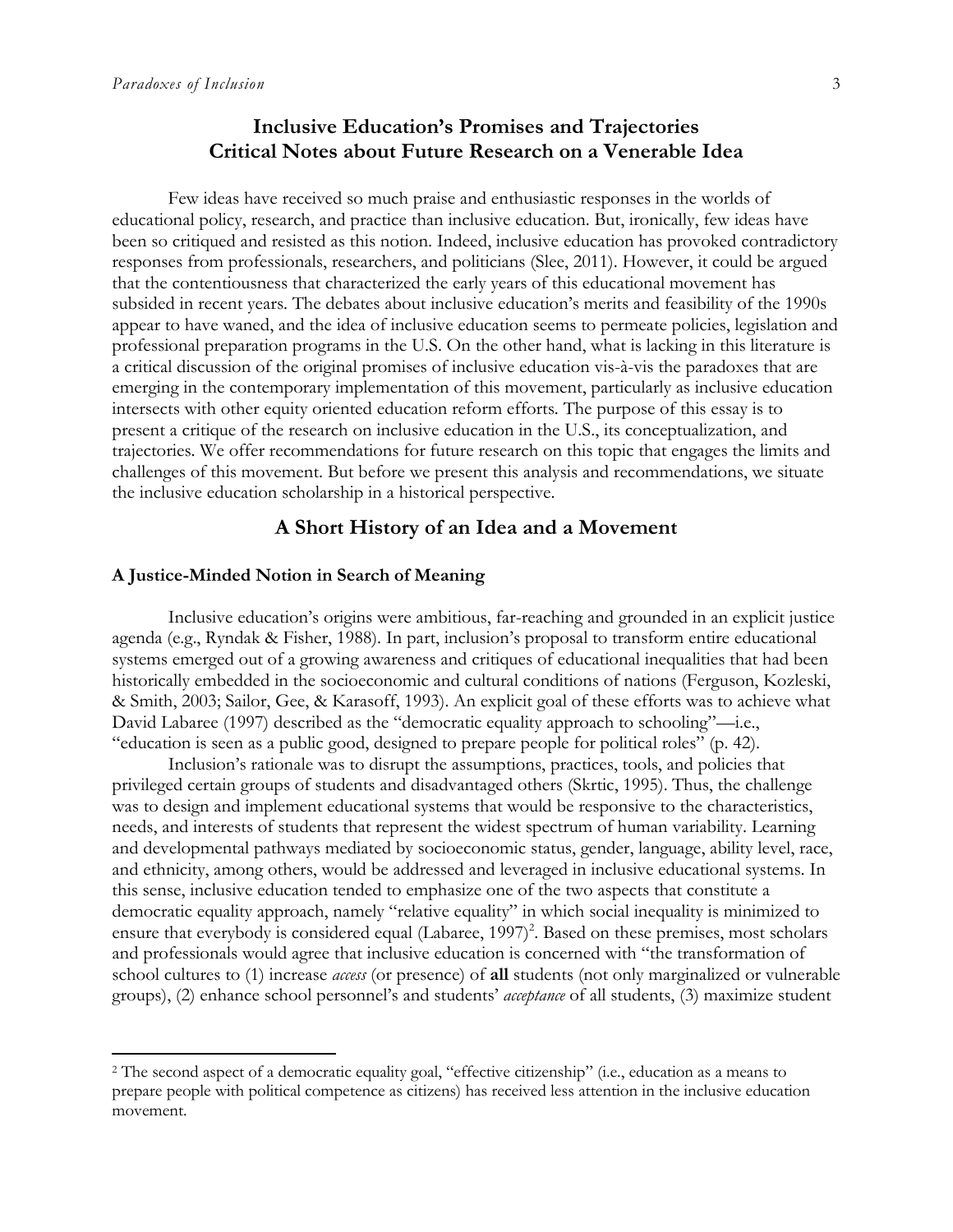*participation* in various domains of activity, and (4) increase the *achievement* of all students" (Artiles, Kozleski, Dorn, & Christensen, 2006, p. 67, emphases in original).

The discourse about inclusive education that originated in developed nations in the Western hemisphere spread throughout geographical regions to the point that it was described as a "global agenda" (Pijl, Meijer, & Hegarty, 1997). This international movement was shaped, among other forces, by the Declaration of Salamanca in 1994. This historic declaration was largely based on a rights discourse to address the educational needs of students. To wit (UNESCO, 1994, p. viii-ix):

We believe and proclaim that

- every child has a fundamental right to education, and must be given the opportunity to achieve and maintain an acceptable level of learning,
- every child has unique characteristics, interests, abilities, and learning needs,
- education systems should be designed and educational programs implemented to take into account the wide diversity of these characteristics and needs,
- those with special educational needs must have access to regular schools which should accommodate them within a child centered pedagogy capable of meetings these needs,
- regular schools with this inclusive orientation are the most effective means of combating discriminatory attitudes, creating welcoming communities, building an inclusive society, and achieving education for all; moreover, they provide an effective education to the majority of children and improve the efficiency and ultimately the cost-effectiveness of the entire education system.

In the U.S., inclusive education is most closely linked to a specific provision of the Individuals with Disabilities Act (IDEA, 2004), the Least Restrictive Environment clause. In this clause of the Act that has been included in the law since it was originally passed in 1975, the law states that to the maximum extent possible children with disabilities, including children in public or private institutions or other care facilities, are educated in the least restrictive environment. Further, the clause goes on to stipulate that only when education in regular classes with the use of supplementary aids and services cannot be achieved satisfactorily should children be educated elsewhere. Advocates of inclusive education have argued that since it is possible to provide the necessary supplementary aids and services, this section of IDEA provides the legal rationale for inclusive education in every school in the U.S. Several court cases have clarified aspects of this clause (Yell, 2015), finding a middle ground between fully inclusive placements and placements that prevent students with disabilities from access and opportunity to experience school with their typical peers.

The original justice agenda embedded in the inclusion movement was framed as a matter of individual rights and connected to access, participation, and/or outcomes. Skrtic (1991), however, pointed out that multiple discourses have circulated in policy, research, and practice circles throughout the history of inclusion, and we contend that each of these discourses differentially favors particular justice paradigms that have implications for reform agendas and their implementation.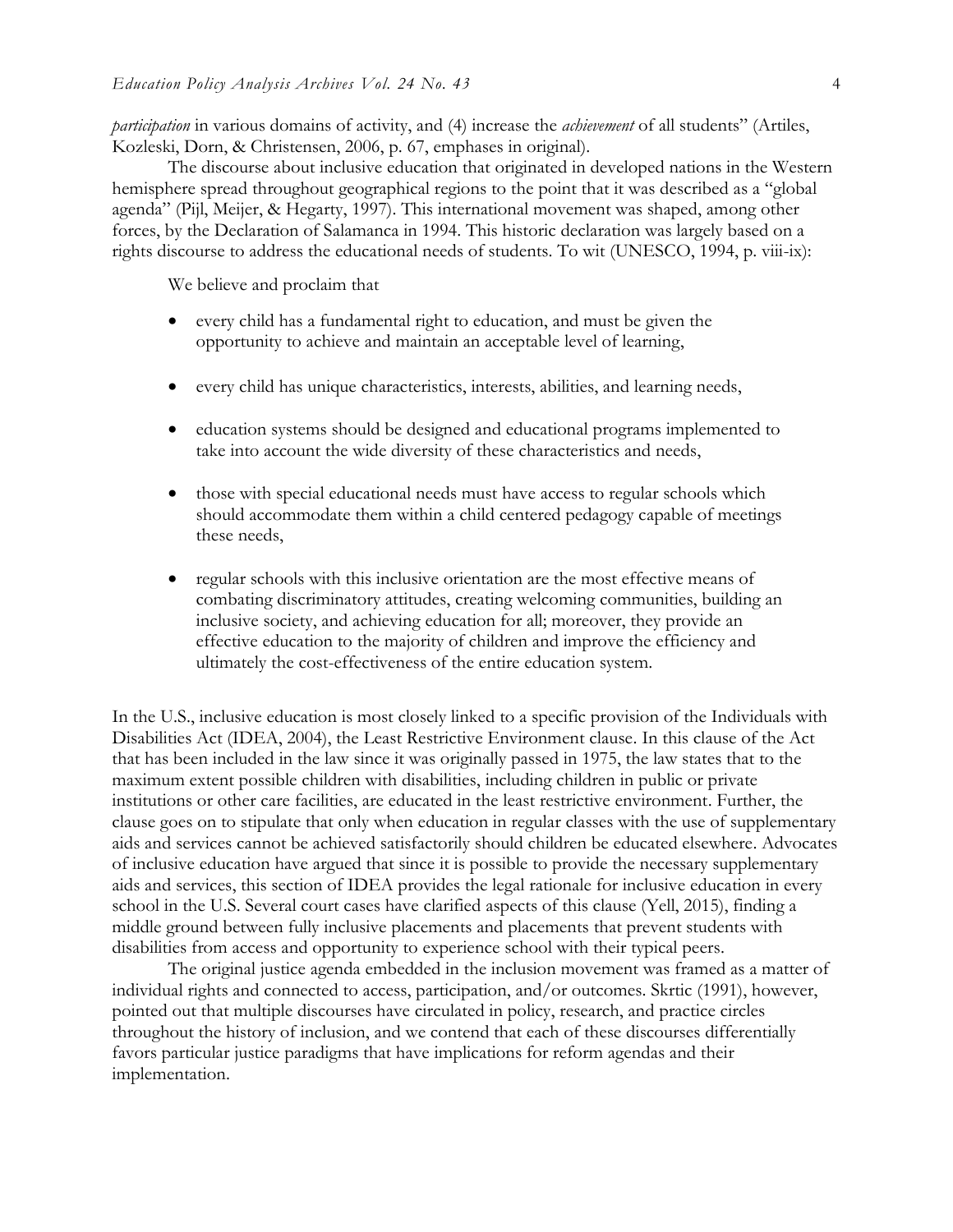#### *Paradoxes of Inclusion* 5

l

Skrtic (1995) identified discourses concerned with two broad themes, namely the justification for and implementation of inclusion in the U.S. in the 1980s and 1990s (see also Dyson, 1999). The logic of the justification discourse was grounded in what was described as a rights and ethics perspective. Inclusive education was justified, according to this discourse, because special education had not shown a positive impact on the development and learning rates of learners with special educational needs. This was a contentious argument since the available data were mixed, and debates ensued germane to the evidence cited to support or counter this critique (Graff & Kozleski, 2014). Notice that the inclusive education discourse shifted from a vision encompassing all learners to a focus on students with disabilities;<sup>3</sup> we return to this point in a subsequent section of this article. The efficacy critique to justify inclusive education was based on a distributive justice argument in which access to educational opportunities was paramount (Artiles, Harris-Murri, & Rostenberg, 2006).

The discourse on inclusion implementation was indexed in at least two alternative forms: (a) arguments for engaging in political struggles as a vehicle for change, and (b) pragmatic considerations. Commentators argued that inclusive education could not become a reality unless political deliberations and struggles took place to dismantle the traditional educational system that excluded students with special educational needs and disabilities. Other scholars were concerned with practical matters germane to programs and schools; that is, with issues related to inclusion's design, traits, and everyday curricular, pedagogical, assessment, and professional preparation practices (Artiles et al., 2006). This pragmatic view within the implementation discourse represents the bulk of the inclusive education literature. Given the multi-voiced nature of the inclusion movement, it is not surprising that its bold aspirations traveled across locales and time with disparate meanings and with alternative consequences (Srivastava, de Boer & Pijl, 2015).

The consistent support of UNESCO underscores the degree to which the inclusive education agenda is international in nature. The movement culminated in the UN Convention on the Rights of Persons with Disabilities (CRPD) (2006), which (in 2016) has now been signed by 160 nations and the European Union. Notably, the U.S. has not signed. Some argue that the inclusive education movement fails to recognize its uneven application across racial, gender, religious, linguistic, nationality, and class that exist within and across national boundaries (Artiles, Kozleski, & Gonzalez, 2011). As a result, many children labeled for special needs education are members of racial, ethnic, linguistic, and cultural minority groups (Artiles, Kozleski, & Waitoller, 2011; Kozleski & Yu, in press). Although inclusive education went global, as reflected in the number of signatories committed to the ideals embodied in the Salamanca Declaration (i.e., 92 nations and 25 international agencies) as well as the CRPD, it is important to note that when the analytic gaze descends to local levels, inclusive education adopts uniquely local flavors. Artiles and Dyson (2005) addressed this issue in the context of the growing influence of globalization on educational policies and practices. They acknowledged that globalization forces are not necessarily adverse; the risk for a negative impact, they argue, is exacerbated when we "overlook legitimate local differences. [These local differences may reside] in the ways rights are understood in different cultural contexts, differences in the roles ascribed to education, differences in forms and processes of exclusion, or simply in differences in what is practicable" (p. 42).

All in all, a critical reading of this literature suggests that there is a substantial distance between the conceptualization of inclusive education and its implementation. Many policies and proclamations embraced a sweeping rhetoric supported by a vision of universal rights, though local

<sup>3</sup> For stylistic purposes, we use interchangeably person-first language (i.e., students with disabilities) and terms aligned with the social model of disability (i.e., disabled students) to acknowledge the individual dimension of disability as well as the roles society and institutions play in constructing disabilities.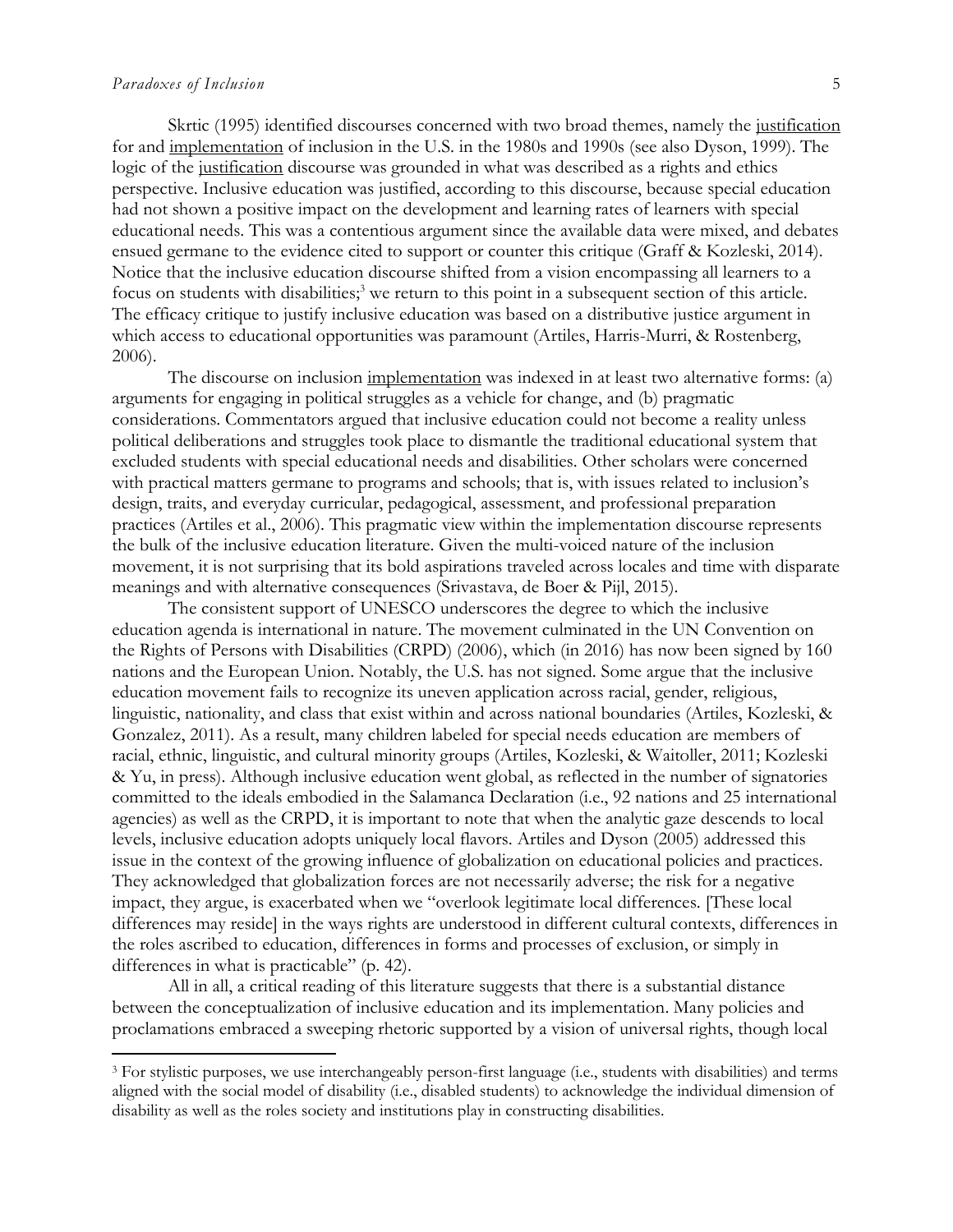iterations of this movement across cultural contexts have often collided with its standardizing ambitions (McDermott, Edgar & Scarloss, 2011; Slee, 2011). The preceding brief discussion about the history and meanings of inclusive education serves as the backdrop for an analysis of the gaps and paradoxes rarely acknowledged in the inclusive education literature. We conclude with reflections to guide future research on this important topic.

## **A Closer Look at the U.S. Inclusion Research: Grappling with Promises, Gaps and Paradoxes**

Historically, the bulk of the scholarship on inclusive education revolves around the inclusion of students with disability labels into general education settings. This is reflected within the discourse of the scholarship published in the most visible U.S. special education journals including, but not limited to *Exceptional Children, Journal of Learning Disabilities, Journal of Special Education, Research and Practice for Persons with Severe Disabilities,* and *Remedial and Special Education*. For the purposes of this critical essay, we draw on the dominant U.S. narrative to explore how inclusive education has been positioned, described, and critiqued. We are aware this view differs from alternative narratives of inclusion that have been largely crafted in disciplines beyond education, though alternative standpoints have also been produced within education. These alternative perspectives have been published in interdisciplinary journals in and outside of the U.S.

We used our knowledge and longstanding engagement with the inclusive education research literature to identify four themes. This is not meant to be an exhaustive list of themes about gaps and contradictions in this literature. Nevertheless, we deem these themes as central to an understanding of this movement. The themes are grounded in previous systematic reviews of this research we have conducted in the last decade (Artiles et al., 2006; Kozleski & Yu, in press; Waitoller & Artiles, 2013), as well as in our experience with research and technical assistance work on equity issues in inclusive and special education (e.g., Artiles et al., 2011; Klinger et al., 2006; Kozleski & Thorius, 2013). The first theme relates to who is included as participants in inclusive education research. Of interest was the narrow range of students represented in research on inclusive education. A second theme alludes to the importance of a geography of inclusion. That is, *where* students were educated became more important than what and how they learned and the systems in which they were educated. Third, we raise questions and reflect about the identity of inclusive education with regard to its purpose and function. Finally, we discuss the intersections of inclusive education with other justice reforms and their unintended consequences.

#### **From All to Certain Groups: Sampling in Inclusive Education Scholarship**

Notwithstanding the ambiguities in meaning and the myriad conceptualizations of inclusive education, the definition offered in the introduction of this manuscript suggests that inclusive education is concerned with an ambitious project of educational transformation. Inclusive education aspires to change entire systems to enhance educational access, participation, and outcomes for students from **all** backgrounds, independent of any form of difference that students purportedly embody.

Despite these laudable aspirations, the majority of inclusion research in the U.S. focuses primarily on students with disabilities (Artiles et al., 2006). This has also been observed at the international level (Artiles et al., 2011). It is paradoxical that an educational reform movement that purports to benefit all students is enacted with only certain groups. Scholars and advocates in the low prevalence disabilities community produced most of the early work aimed at justifying inclusion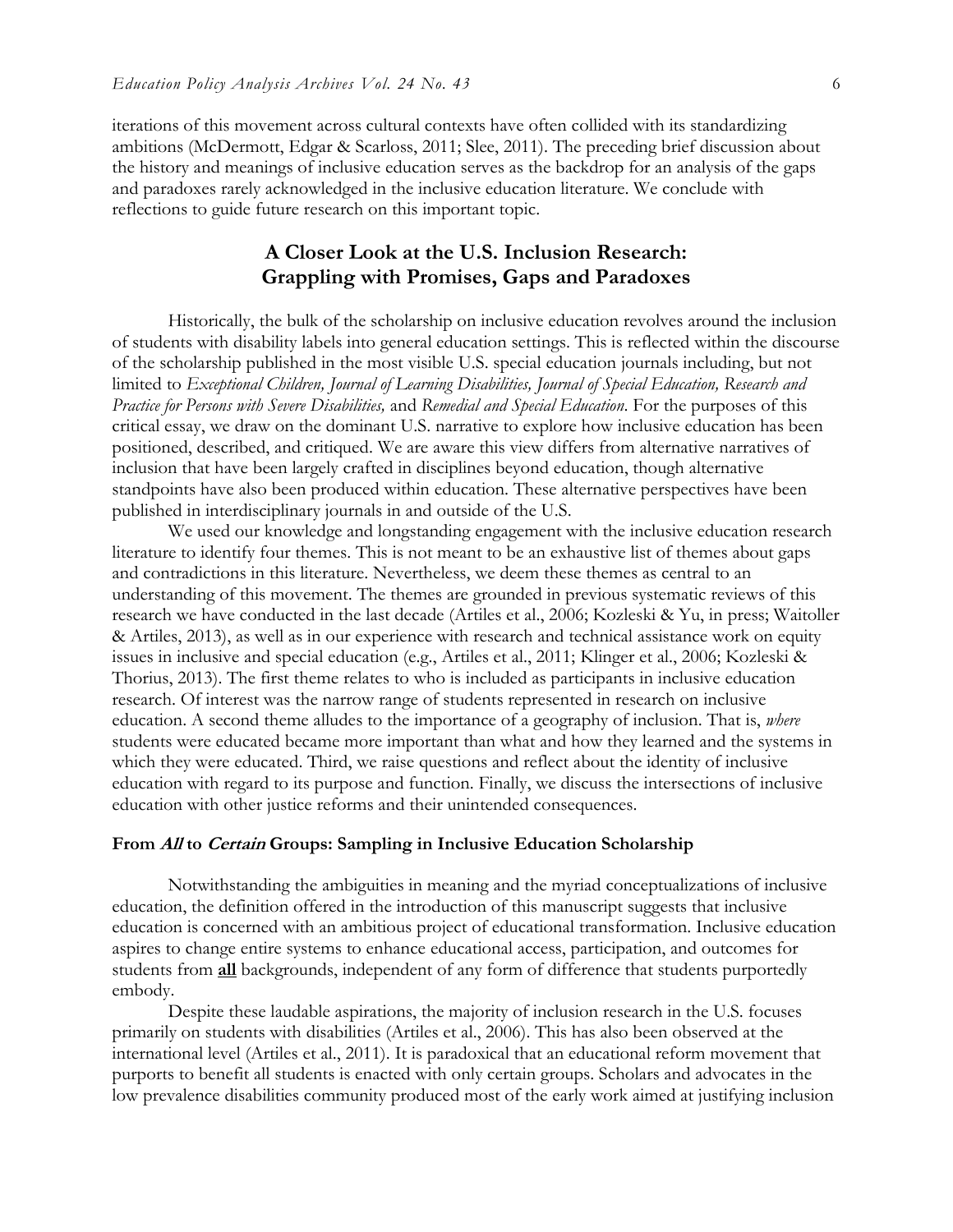in the U.S. (e.g., Kunc, 1992; Sailor, 1991; Sailor, Gee, & Karasoff, 1993). Low incidence disability scholars also produced a fair amount of qualitative and single subject research on inclusive education (Evans, et al, 1992; Giangreco, et al, 1993; Hunt & Farron-Davis, 1992; Kozleski & Jackson, 1993; Kurth & Mastergeorge, 2012; Schnorr, 1990; Staub et al, 1994). However, the majority of studies on inclusive education published in the last 15 years focused on students with high prevalence disabilities (Bulgren et al, 2006; Klingner & Vaughn, 1999; McLeskey, Landers, Williamson, & Hoppey, 2012). Beginning about 2005, researchers shifted attention from how to support individual students to how to organize schools to support a variety of services and supports (Zumeta, 2014). These organizational designs for schools are intended to help practitioners and school leaders prepare for, prevent, and support the movement of students from classrooms to more intensive support services. In the latest reauthorization of the Elementary and Secondary Education Act, enacted in 2015, the Every Student Succeeds Act (ESSA), the law encourages states and their school districts to develop organizational approaches to the provision of additional educational services and supports. The continued emphasis on high prevalence categories may reflect the fact that students with these disabilities constitute the majority of the special education population, that they are more likely to be placed in general education, and/or that more research funding is available for developing content knowledge in academic topics such as math, science, and reading.

#### **Place v. Systems: What Counts as Inclusive Education?**

We previously documented that most U.S. inclusive education research has two units of analysis, namely schools or classrooms (Artiles et al., 2006). The former research tended to lack specificity in terms of the disability categories represented in those studies, and equally important, many researchers failed to document outcome measures. Inclusive education classroom research, in turn, had similar limitations, though in some instances, reports included more information about student disabilities and proximal outcome measures. The classroom research lacked specificity around the theoretical underpinnings of the notion of learning used in these investigations. A notable shortcoming of inquiries across these two strands of research is the failure to examine intersections in student identities (e.g., with race, social class, language, or gender) and their potential mediating force in developmental or learning measures (Artiles et al., 2006).

These trends in the empirical knowledge base suggest that inclusive education seems to have become the latest brand of special education (Artiles, Kozleski, & Gonzalez, 2011; Skrtic, 1991). Moreover, it was common in the inclusion literature to find an emphasis on placement in general education. At this point, it is important to notice that the notion of inclusive education evolved from earlier reforms that were identified with terms such as mainstreaming, which evolved into the regular education initiative, and eventually was identified as integration, and finally it was called (full) inclusion. That next iteration, the ambitious idea to revamp entire educational systems, became mired in a concern with the physical location of programs. The main task of inclusive education continues to revolve around moving students from one type of space to another. Erevelles (2011b) went as far as to conclude that "the main thrust of inclusion becomes the shifting of students around on the educational chessboard … an act that purports to make these students *less intrusive* rather than to make schools *more inclusive* (p. 2158, emphases in original).

For instance, a careful literature review of studies on inclusive education in the *Journal of Special Education* opens with the statement: "Full inclusion, in which students with disabilities are fulltime members in general education classrooms, is a recognized, and increasingly common, educational practice (Hunt & Goetz, 1997, p. 3)." The authors examined the extant literature on parents' perceptions, classroom and school practices, placement costs, educational achievement, and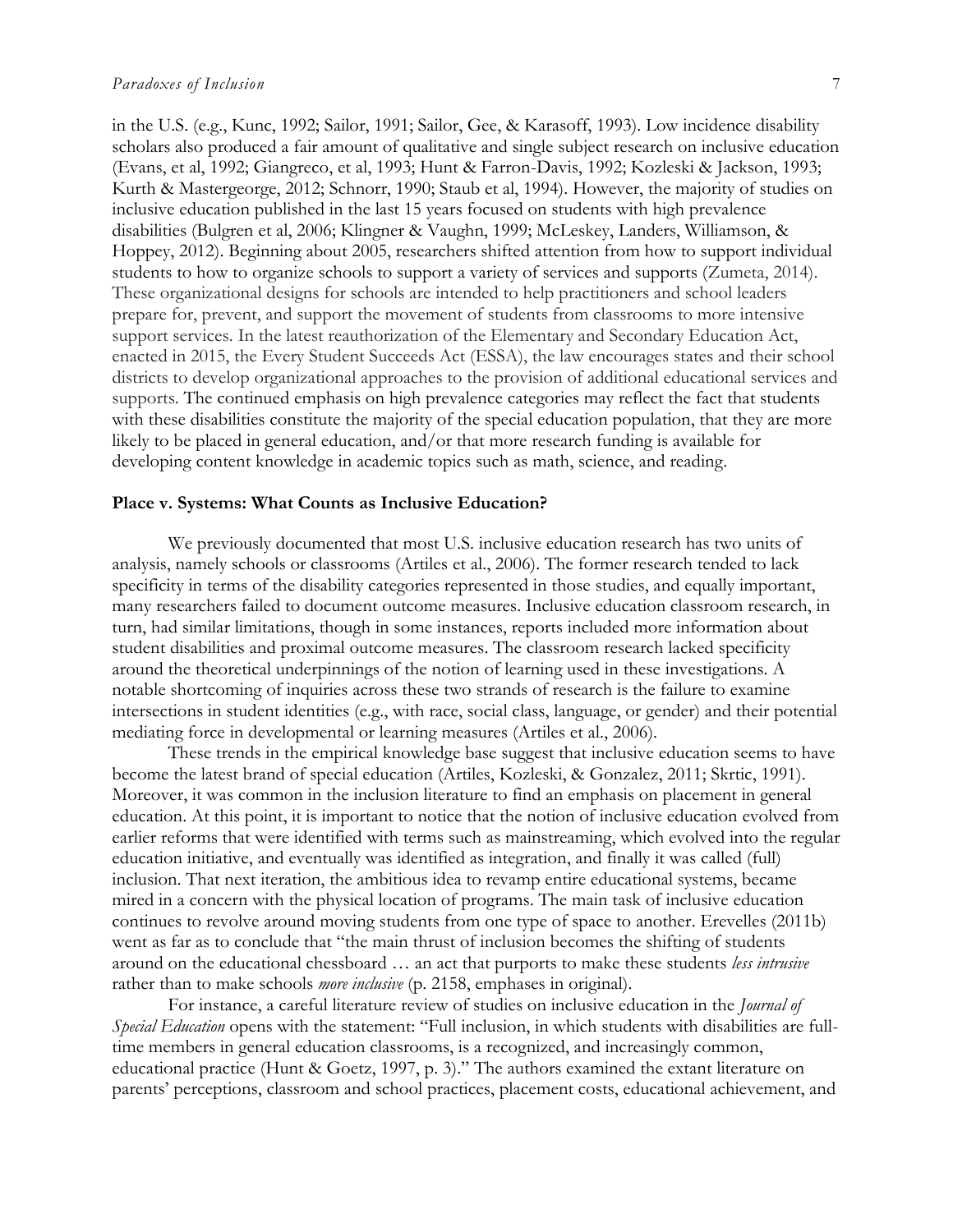social relationships between students with and without disabilities. Only research articles that examined *where* students with more significant needs were placed and served were included in the analysis. Yet, as Skrtic, Sailor, and Gee (1996) suggested, notions of fundamental disruptions to the highly bureaucratized educational systems of the latter half of the  $20<sup>th</sup>$  century ground inclusive education. Rather than a conversation about which classroom excluded students might gain access to, inclusive education seemed to signal a new logic about the habitus of education. That is, inclusive education required transformations in the organization and structure of schools and school systems, pedagogical reforms that mirrored new knowledge about how learning emerges, and institutional reformation in which membership and voice serve as the impetus for the design and tailoring of services to the needs and contexts of individuals and their families (Skrtic et al., 1996).

In spite of calls for understanding the fundamental shifts that inclusive education required, most of the U.S. research remained mired in examining the effects of activities that occurred within existing schools, in specific places. The evidence has been mixed as to the ways in which student participation produced particular outcomes, though the lack of specificity (e.g., about sampling and outcome metrics) complicates determinations about the differential impact of programs (Artiles et al., 2006). While there is much to be learned in how, for instance, a classroom might be designed to optimize literacy development for every student, it begs the questions of where learning should occur, for whom, and with what kinds of affordances. Further, the focus on a specific locale, such as the classroom, constricts the field of analysis so that influences on the acquisition and use of literacy are assumed to reside only within the confines of the classroom. Finally, although there is evidence of the positive impact of inclusive programs on students with disabilities in some domains, it is not rare to find that disabled students experienced deeper inequalities. These inequalities arose because curricular changes did not take place, personnel were not prepared or supported to work with these learners, and/or assessments did not capture adequately students' potential and performance (Sailor, 2002).

#### **The Horizons of Change: Of Telos and Outcomes**

Within the U.S., inclusive education has been advanced as a reform of special education, a policy mandate that is regulated and monitored by governments, as well as a social movement that is advanced by a variety of advocates and interests. Most published research on the topic comes from special education or educational psychology (Waitoller & Artiles, 2013). Disability studies scholars have also engaged the conversation through research and theory (Erevelles, 2011b). However, to practitioners who work in schools on a daily basis, the term inclusive education is likely associated with special education. In fact, a review of the literature and analysis of the state of inclusive education in 11 countries, suggests that inclusive education remains associated (at least in the minds of professionals and policymakers) with the education of children with disabilities (Artiles, Kozleski, & Waitoller, 2011).

One of the challenges of creating inclusive classrooms inside the compartmentalized bureaucracies of schools and school systems is that creating inclusivity within compartmentalization may be impossible. Thus, the conundrum for proponents of inclusive education is where to begin. First generation inclusive education remained at the student and classroom level. Some general education practitioners were resistant to adopt inclusive models (Kavale & Forness, 2000). Once studies moved beyond the notion of whether to include certain individuals and its value, researchers and practitioners ran into struggles with the nature of the curriculum, conceptualizations of learning and development, the structures, routines, and technical processes built into schooling, as well as the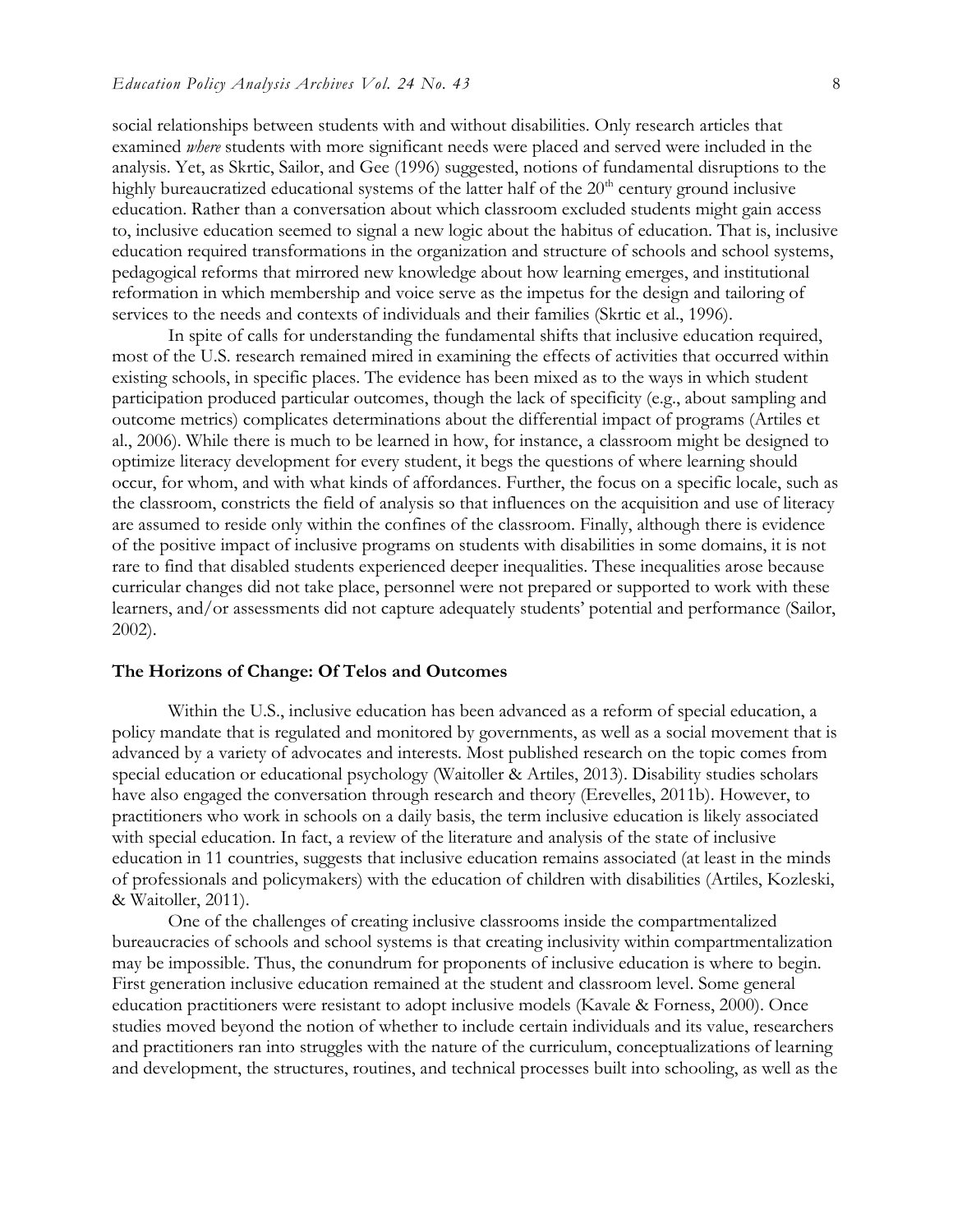tensions between education for a democratic community and schooling as an economic investment for globalization purposes (Waitoller & Kozleski, 2015).

An important tension within this scholarship addresses not only the impact of inclusive education on students with disabilities but also on typical peers (Bunch & Valeo, 2004; Ochs, Kremer-Sadlik, Solomon, & Sirota, 2001). One argument that has been made is that typical students run the risk of being disadvantaged in terms of progress in the curriculum because students with disabilities require too much attention and slow down the progress of typical students. An important study, funded by the U.S. Department of Education examined the effects of serving children with and without disabilities in the same classrooms. In an experimental research design, researchers found that students without disabilities perform at the same or even improved levels in classrooms where students with varying abilities and disabilities learn together. Korenich and Salisbury completed the final report on their study in 2006, which mirrors research by Hanuschek, Kain and Rivkin (2002) and Huber, Rosenfeld, and Fiorello (2001). These researchers concluded that bringing students with differing abilities, histories, and skills does not harm one group to benefit another, given appropriate books and materials required by the curriculum. On the other hand, a recent study conducted with a large-scale nationally representative dataset suggests that having peers with disabilities in the classroom does have an effect on non-cognitive outcomes (e.g., problem behaviors, social skills) that were moderated by individual and contextual factors (Gottfried, 2014).

Second wave inclusive education research beginning in the early 2000s examined change strategies at the local, district, and state levels (Skrtic, Sailor, & Gee, 2005). But, notions of inclusive education seemed to be mired in a conceptualization of inclusive education as an advancement of new schooling frameworks for addressing the needs of children with disabilities. Attempts to reframe the conversation to include all students who are marginalized ran into widely held commonsense notions about inclusive education as a disability agenda. These trends raised questions about the identity of inclusive education. Should inclusive education give up on its ambitions to benefit *all* students? Should the end goal continue to be access to educational locales? Given the troubling neglect of outcome measures to gauge the impact of inclusive education on student program participation (Artiles et al., 2006), what should be the outcome metrics for this movement?

#### **Reform Convergences & Contradictions: U.S. Inclusive Education in the XXI Century**

A trend rarely acknowledged in this literature is that the trajectory of inclusive education in the U.S. has intersected with other policy and reform efforts (e.g., discipline policies, Elementary and Secondary Education Act [ESEA], language policies), and many of these initiatives aimed to remedy inequities for various groups of students. The trajectories of inclusion and these policies/reforms have not always intersected in smooth ways. When these intersections converge in local contexts, idiosyncratic meanings of inclusion are forged, which are applied to individuals or groups of students. Moreover, because of mismatches or misalignments among the converging reforms/policies, "torque effects" (or twists) can be produced in the enacted policies that result in classification decisions for certain individuals (e.g., a disability diagnosis) that will purportedly "benefit" from inclusive programs. These decisions change the social and physical identities of the people targeted (i.e., classified) in these policies (Bowker & Star, 2002; Timmermans, 1996) producing new human kinds (Hacking, 2007). As a result, the nature and meaning of these policies, as well as the individuals' or groups' trajectories, undergo twists that often have unintended consequences, such as racial disparities in disability identification rates (Artiles, 2011) or exclusion of students with disabilities from accountability practices such as achievement testing (Thurlow & Kopriva, 2015). An illustration follows about the complexities inherent in these torque effects.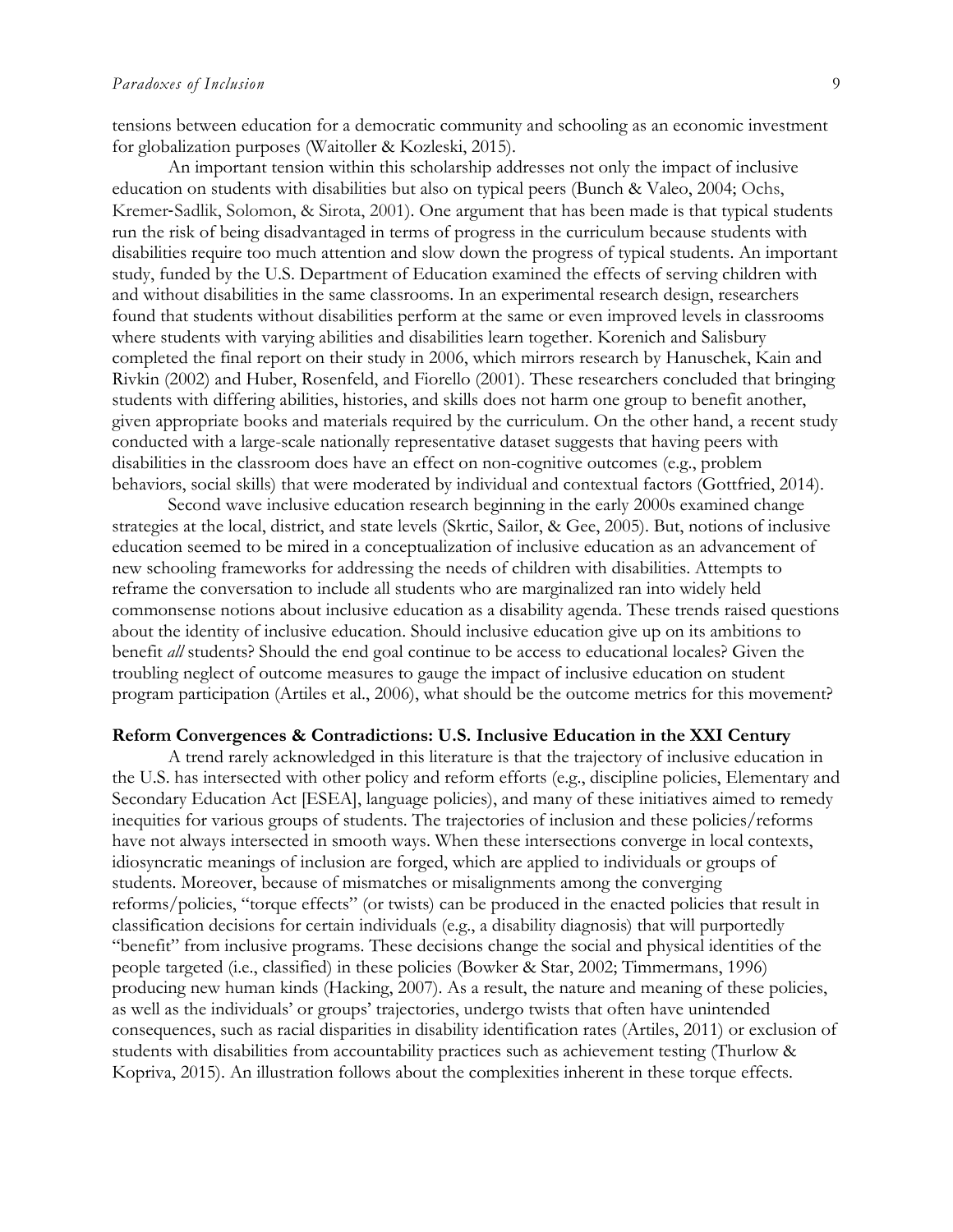The ESEA 2001 policy (also known as No Child Left Behind—NCLB) brought about substantial changes in the federal regulation of educational practices, particularly with its emphasis on closing achievement gaps among subgroups of students in reading, math, and science. NCLB focused on ensuring accountability of educational outcomes, affording parents' options about educational programs, privileging evidence based practices, and favoring local control and flexibility. Public reporting of educational outcomes was central to this policy and these data were disaggregated by racial, socioeconomic, linguistic, and disability subgroups. Schools that did not meet adequate yearly progress (AYP) were expected to improve through the implementation of specific interventions and reforms, otherwise, such schools could be eventually closed and/or parents were given the choice to transfer their children to schools that meet AYP.

In turn, the Individuals with Disabilities Education Act (IDEA) also stipulates that states "set—and report progress on meeting—'performance goals for students with disabilities [SWD] that are consistent with the state's definition of AYP' … This alignment was to enhance the effectiveness of the education of [students with disabilities] by establishing high expectations, ensuring access to the general education curriculum, and coordinating school improvement efforts at different levels, in particular those stipulated by the ESEA" (Harr-Robins et al., 2012, p. 2). We should note, however, that achievement data of students with disabilities were not always treated the same way for accountability purposes (Darling-Hammond, 2007). This created the perverse incentive to diagnose students with disabilities as a means to exclude them from accountability systems.

Despite the best intentions of these policies, a number of inequitable consequences have been documented. For instance, although some between-group achievement gaps have improved (with different magnitudes), substantial gaps persist. The National Assessment of Educational Progress reports that reading scores in 2015 showed no significant change in reading score gaps between two comparison groups, White and Hispanic and White and African-American (Nation's Report Card, 2015). Because of the considerable racial and socioeconomic segregation of the nation's schools, these minority groups are trapped in contexts with fewer material and human resources in which low educational performance rates are entangled with structural inequities in a self-perpetuating cycle. Mishandling (and outright cheating) of testing practices and evidence reporting have been documented around the U.S. (Nichols & Berliner, 2007). In addition, disproportionate numbers of racial minority students are placed in special education programs (Losen & Orfield, 2002), increasing the likelihood that they will fall farther behind academically.

Two other policies that address related educational inequities and opportunities have gained substantial visibility in the U.S. in recent years. First, major cases of school violence contributed to the passage of zero tolerance policies to ensure school safety, a productive learning environment, and an effective system of school discipline. Unfortunately, the available evidence reflects an unsettling state of affairs. A report from the American Psychological Association (2008) concluded that zero tolerance policies have failed to address school discipline and safety concerns:

Zero tolerance has not been shown to improve school climate or school safety. Its application in suspension and expulsion has not proven an effective means of improving student behavior. It has not resolved, and indeed may have exacerbated, minority overrepresentation in school punishments. Zero tolerance policies as applied appear to run counter to our best knowledge of child development (p. 860).

We should also note that available evidence does not support the student poverty argument, a common explanation for racial disparities in discipline. To wit: "when the relationship of socioeconomic status to disproportionality in discipline has been explored directly, race continues to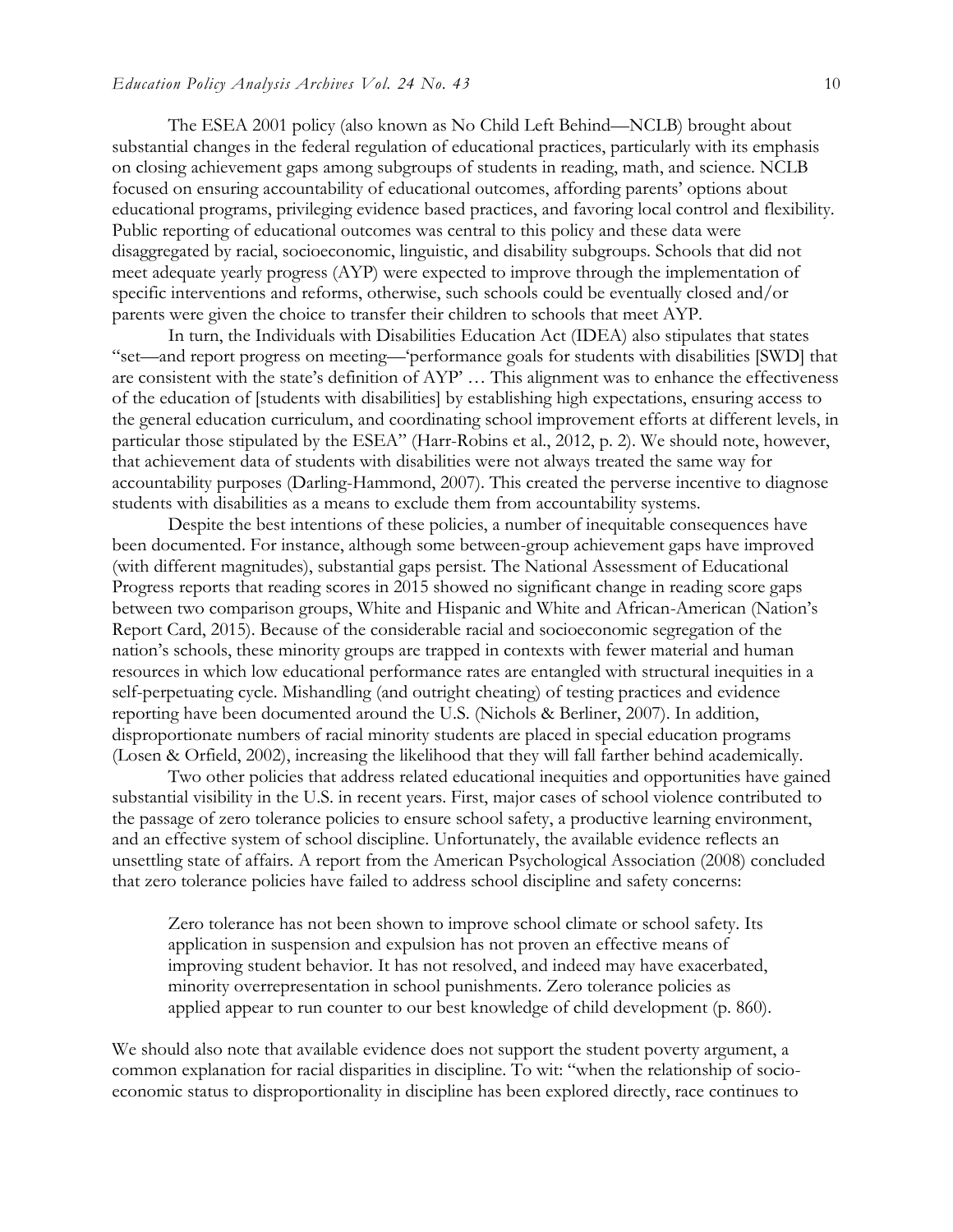$\overline{\phantom{a}}$ 

make a significant contribution ... independent of socioeconomic status" (Fabello et al. as cited in Losen, 2012, p. 12).

Second, IDEA requires that disability diagnosis be reported by student race. The established monitoring system includes at least two features as follows:

First, Section 616 makes "disproportionate representation of racial and ethnic groups in special education . . . to the extent the representation is the result of inappropriate identification" a monitoring priority area and the primary source for states to report to the Secretary and to the public under Indicators 9 and 10. Second, Section 618 requires that each state collects and analyzes data to determine if "significant disproportionality based on race and ethnicity is occurring in the state and the [LEAs] of the State" with respect to identification, placement and discipline, and if so, these LEAs must spend 15% of their Part B funds on coordinated early intervening services (Albrecht, Skiba, Losen, Chung, & Middelberg, 2012, pp. 16-17).

This policy does not require monitoring of this problem for English learners and it did not establish a threshold for disproportionality. Thus, there is substantial variability in the cut off scores that states require to initiate remedial actions (Sullivan & Kozleski, 2009). The majority of states require that racial minority students are at least between two to three times more likely to be placed in special education than their counterparts to launch district self-reviews or audits from state education agencies. Some states require disproportionality patterns get documented two or three consecutive years before state responses are triggered (Artiles, 2011). This state of affairs reflects the protean nature of the idea of disability, or what Star and Griesemer (1989) called "boundary objects."<sup>4</sup> Thus, the notion of disability morphs from scientific definitions, to federal definitions, to the state operationalization of the construct, and is appropriated and contextualized at the local school level according to the unique circumstances of practitioners' work and personal lives (Artiles, 2011). This phenomenon can be characterized as "categorical alignment" (Epstein, 2007) in which scientific, administrative, and sociocultural definitions of disability are laminated as if they have the same meaning.

The "categorical alignment" of disability (Artiles, 2011) that is forged across scales (from macro to micro levels) of educational systems as the policy-monitoring procedures are enacted has important equity implications for groups of students. Specifically, despite the potential of the monitoring policy to remedy inequities in special education, these gaming strategies are deeply problematic for racial and linguistic minority students who already face overwhelming historical barriers to educational opportunity (Cavendish, Artiles, & Harry, 2014). This is particularly the case if we consider the negative implications associated with special education placement. The recent report of the Equity and Excellence Commission (U.S. Department of Education, 2013) summarized a few:

[Students with disabilities] frequently have had special problems gaining full access to schools' general education curriculum; are often placed in separate classrooms for more than 20% of the school day; are suspended at disproportionately high rates;

<sup>4</sup> Boundary objects "have different meanings in different social worlds but their structure is common enough to more than one world to make them recognizable, a means to translation. The creation and management of boundary objects is a key process in developing and maintaining coherence across intersecting social worlds" (Star & Griesemer, 1989, p. 393).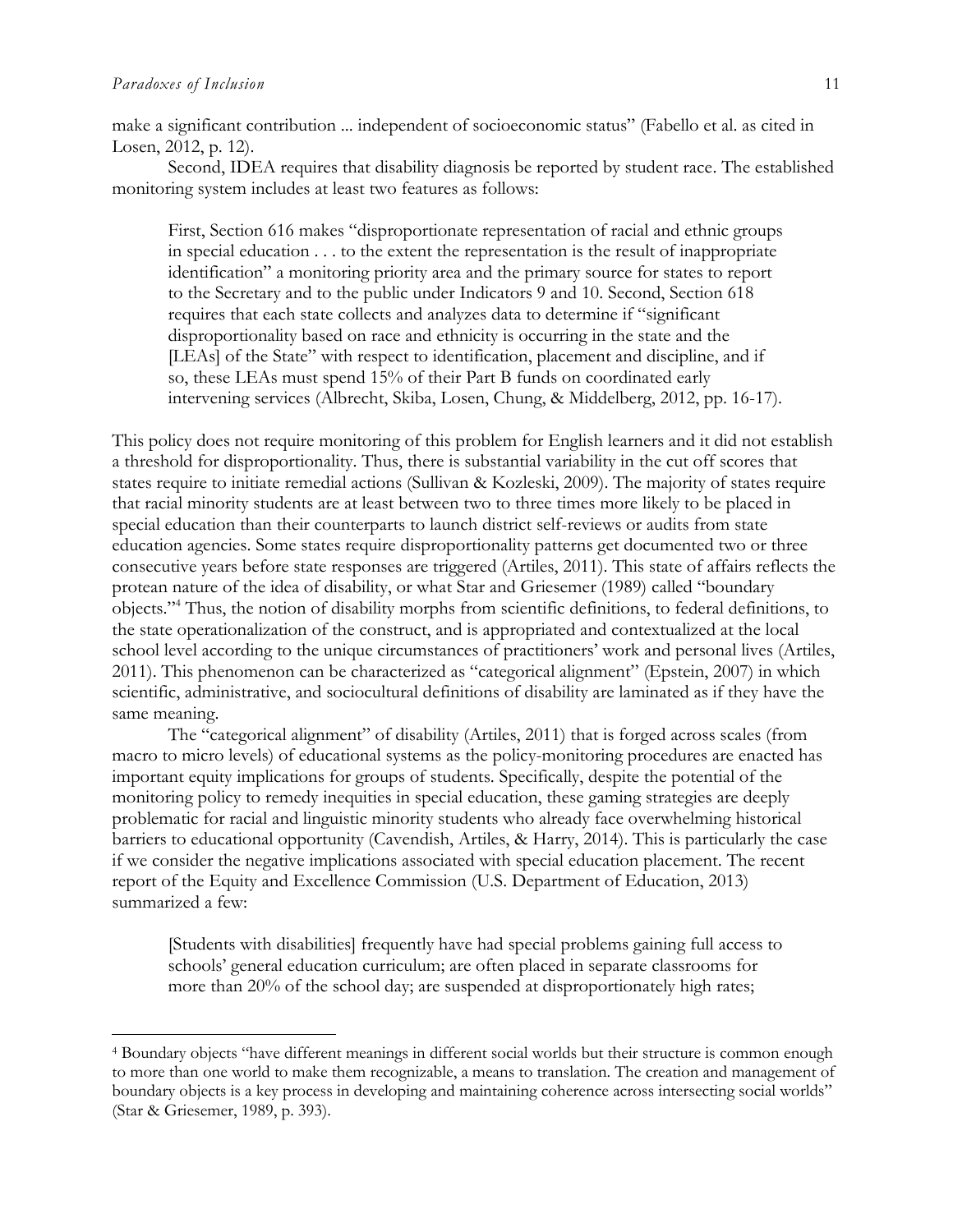often lack teachers who are dual-certified in a content area; and do not receive appropriate instructional differentiation aligned with their disabilities (p. 14).

Added to these adversities are other troubling longstanding trends. For instance, we know that racial and linguistic minorities, like students with disabilities, perform at a significantly lower level in standardized academic assessments than their counterparts (Lee & Reeves, 2012). They also exhibit higher dropout and lower graduation rates (U.S. Department of Education, 2013).

To conclude, (racial and linguistic) minorities continue to experience substantial educational inequalities, even though reforms aim to bridge achievement gaps, make schools more accountable and safer, and produce more equitable disability diagnoses. Considering that disciplinary sanctions and disability labels are added to these groups' identities in disproportionate numbers, their trajectories toward inequities are further compounded. The compounding effect of these inequities perpetuate what has been described as "second generation discrimination"—i.e., structures, policies, and practices that limit access to high-value programs, practices, human/material assets, and knowledge **within** institutions (e.g., curriculum tracking), thus reproducing inequitable conditions (Meier, Stewart, & England, 1989; Noguera, 2007).

Fortunately, multiple efforts are being conducted to remedy injustices. On the other hand, torque effects and unintended equity consequences are produced at the intersections of these remedies. In fact, the evidence suggests that inequities can deepen for the very students targeted in these reforms when mandates and policies converge in local settings—e.g., although there are greater accountability demands for **all** students, many students living under the violence of historical structural inequities are not getting the most basic material and human resources to meet these policy requirements. Meanwhile, educational institutions can shuffle non-dominant groups in a maze of identities to avoid the hammer of monitoring and compliance bureaucracies. Thus, many nondominant learners become chronic discipline offenders and eventually join either the juvenile justice/correctional systems or receive disability labels. Shifting student identities in this fashion allows educational systems to elude the accountability panopticon, thus enabling them to stay away from compliance self-reviews or state audits, while second generation discrimination remains unscathed.

This is the context in which inclusive education programs are being enacted; these are the trajectories that many of the students entering inclusive programs are coming from. Yet, there is little attention to these contextual influences and their implications in the construction of inclusive education environments nor in the body of research that aims to study and advance knowledge in and about inclusive education. Given the historical trajectories, research trends, and gaps and paradoxes in the inclusive education literature, we end this article with notes for a future research agenda.

#### **Reimagining Possible Futures: Notes for a Research Agenda**

In the following section, we reflect on the potential of strategic alliances for leveraging the pursuit of inclusive education, discuss the implications of more fluid understandings of ability and disability, and make the case for the study of both the processes and outcomes of inclusive education.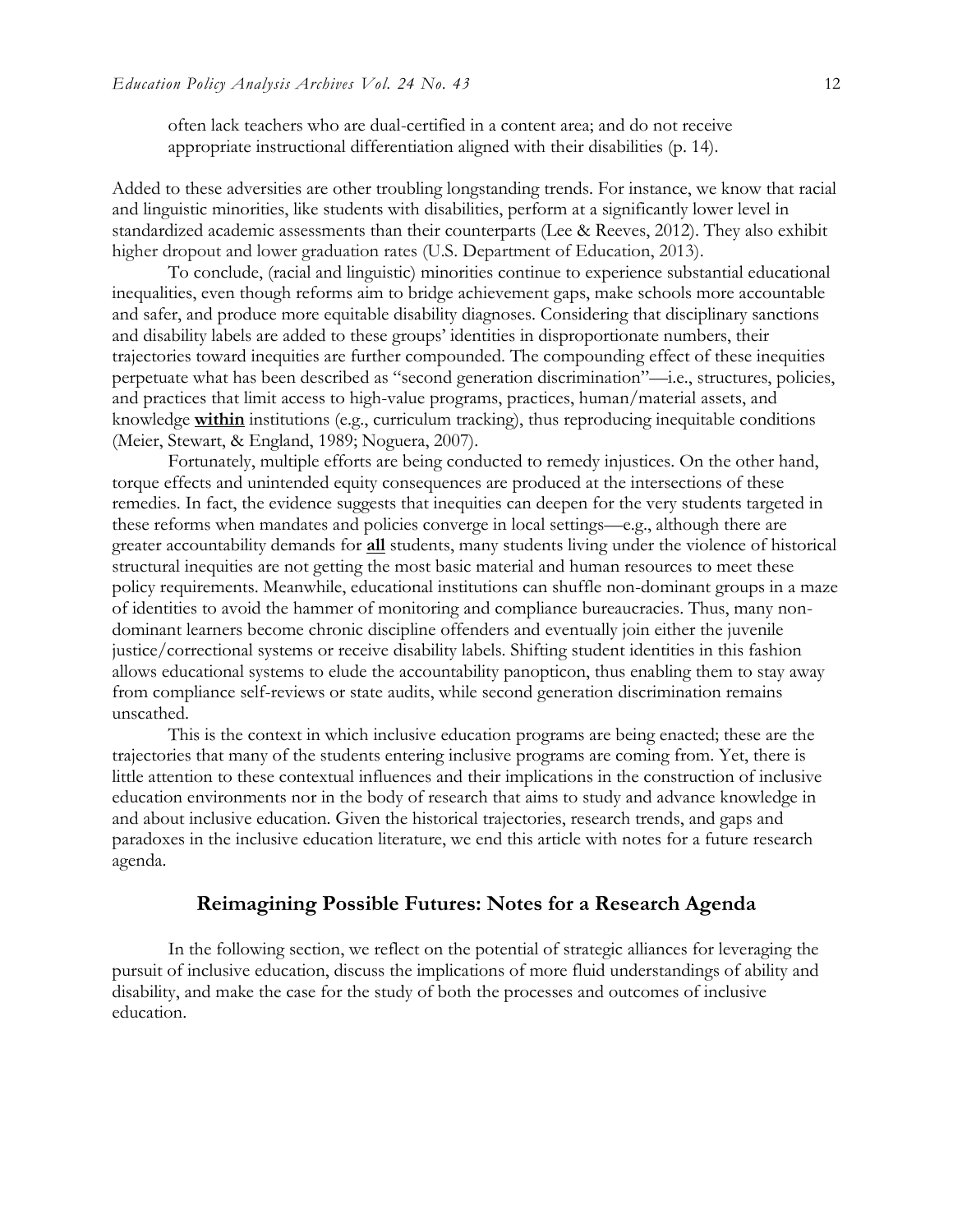#### **Beyond Disabilities: The Possibilities and Challenges of Strategic Alliances**

Some commentators would characterize inclusive education as an important contributor to the disability rights movement. Indeed, aligned with preceding victories in the historical evolution of this movement (e.g., IDEA; ADA), inclusive education was largely justified by a civil rights argument. Historically, there have been synergies to forge civil right gains among disparate minority groups. The disability rights movement, for instance, benefitted from the lessons, strategies, and victories of African American struggles for civil rights. It has been recognized that the adoption of a collective identity as disabled under a minority group model, along with demands for legal rights yielded the "theoretical foundation" for the ADA (Hahn, 2000).

On the other hand, the disability rights movement has received significantly less attention in fields that have traditionally studied social movements, such as sociology and critical legal studies (Gustafson, 2006). LatCrit scholars, for instance, have recognized that "our engagement of disability communities and issues has been ad hoc at best" (Iglesias & Valdes, 2001, p. 1293). Gustafson (2006) also asserted that "[l]egal scholarship … seems to lag behind writings in disability studies in analyzing the legal construction of disability" (p. 1022). This lack of interdisciplinary crossfertilization flies in the face of social movements' commitment to collective social justice projects for all marginalized groups. It is unfortunate that social movements for different marginalized groups have not engaged in more complex analyses of intersecting axes of oppression that include disability. This is particularly unfortunate for the inclusive education movement considering that, in its expansive version, it is purportedly concerned with **all** forms of difference, and in its narrow iteration, focuses on disability, which is a permeable category that, as we explained in a previous section, regularly traverses race, gender, language, sexual orientation, social class, and nationality.

Strategic alliances and coalitions between the inclusive education movement and other social movements could contribute to several crucial goals. For instance, these alliances could press for more responsive policies and greater research funding on the intersections of disability with other markers of difference such as race, gender, language, and social class. Similarly, strategic alliances could contribute to the refinement of generative metrics about the impact of such movements. Although there is no consensus on a set of success indicators, common measures include integration, economic advancement, and symbolic victories won in court cases (Gustafson, 2006). People with disabilities do not fare well on these indices, and the picture is gloomier when we examine the evidence at the intersections of race, gender, social class, and disability (Artiles, 2013).

What would inclusive education's emphasis on educational opportunity add to the analysis of a social movement's impact? Because of the persistent entanglements of race, gender and disability, how can strategic alliances and coalitions with race and gender minded groups advance the mission and goals of the inclusive education movement, particularly as we press the question about what Susan Silbey (2005) described as "legal consciousness?"—i.e., "Why do people acquiesce to a legal system that, despite its promises of equal treatment, systematically reproduces inequality?" (p. 323) These are indeed urgent questions that future inclusion scholarship must face. Interestingly, efforts to build alliances among women's rights, disability rights, reproductive justice, and racial justice activists that advocate for strategic policy priorities have shown encouraging results (Roberts & Jesudason, 2013).

Notwithstanding the promise of coalitions, we should note an important caveat. Strategic alliances do not happen in a vacuum. Social movements work with categories of difference that have cultural historical meanings and baggage. This fact can complicate and even undermine these efforts. There is evidence, for instance, that white individuals with disabilities are reluctant to engage with a disability rights discourse when reflecting on past unjust treatment or when articulating solutions to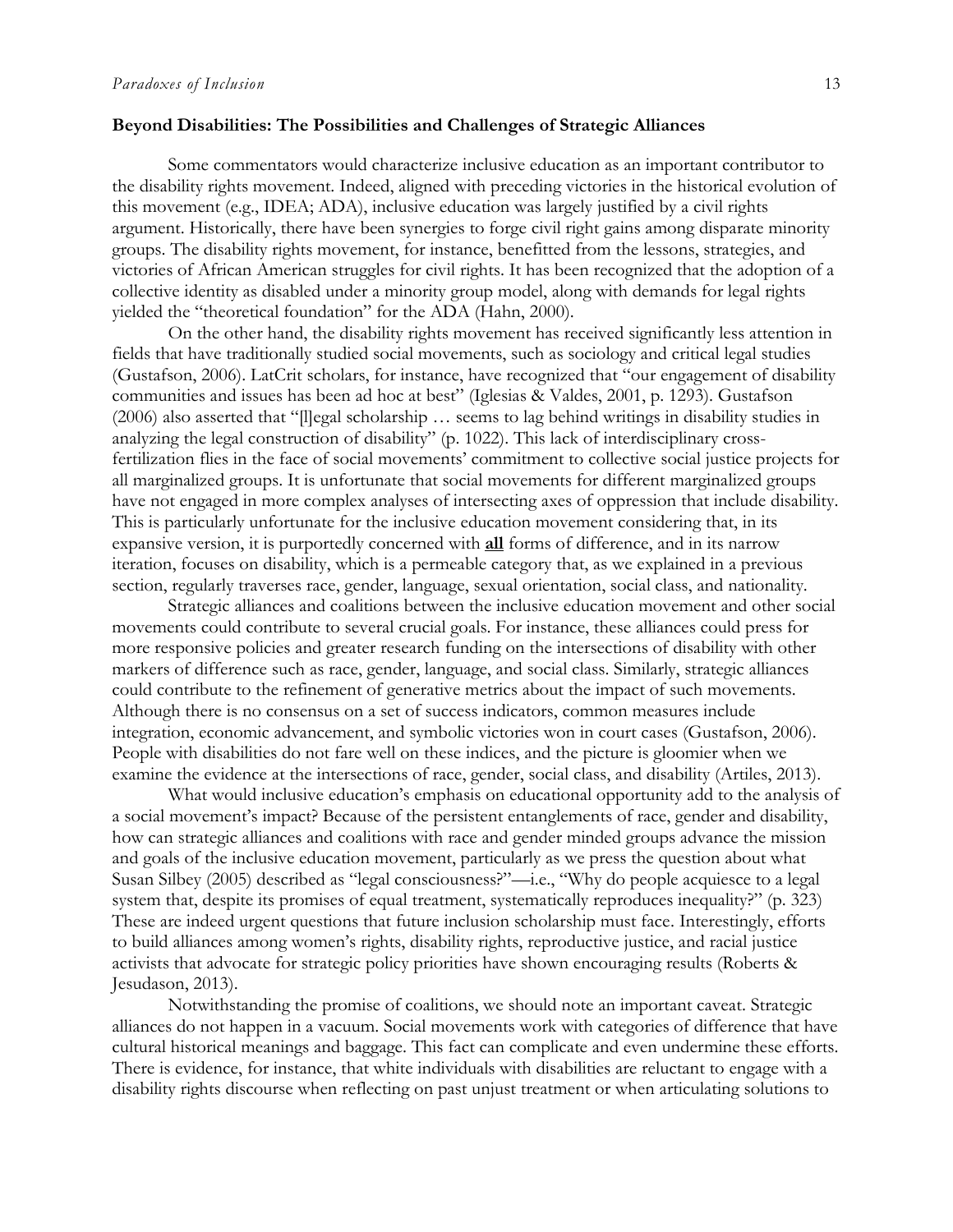discriminatory experiences (Engel & Munger, 2003). These individuals' reluctance to invoke a rights discourse stemmed from their equating rights talk with the stigma of race, and the use of such rhetoric would identify them with a group with which they would not want to build alliances. This is an interesting case of (allegedly universal) rights creating resistance to progress on civil rights agendas (Gustafson, 2006). There is a pressing need for additional inquiries into this "resistance" phenomenon as it affects vulnerable groups such as African American boys with disabilities, since they are disproportionately represented in some disability categories.

We should also note that globalization and the diasporas of multiple groups across the globe are creating what Ash (2012) described as "parallel societies" or "subsidized isolation" within developed nations that in turn, are deepening inequities for marginalized groups, and could impinge upon this "resistance" phenomenon across categories of difference. Inclusive education's efforts to build coalitions with other social movements would have to be mindful of these potential challenges, and considerable work would be required to examine potential biases, perceptions, stereotypes and prejudices about disabilities among other social movements. Borrowing from Gustafson (2006), inclusive education's strategic alliances with other social movements will need to rest on careful analyses of "the interdependence of various rights discourses" (p. 1020).

#### **Intersections in the Fluid States of Disability: A New Research Program**

Inclusive education has not taken advantage of the scholarship on the fluidity of disability that has been produced in disability studies, legal studies, the social sciences, and the humanities. The concept of disability as a "fluid and expansive category" (Gustafson, 2006, p. 1023) has been framed in at least two important ways. First, disability has been theorized as a universal human experience because people inhabit it in different ways and at different points in the course of their lives. Thus, disability is permeable as individuals move in and (sometimes) out of it over time (Crossley, 1999). Second, disability identities morph from one context to another contingent upon how individuals experience them, how people in disparate settings engage with them, and how institutional conditions and practices mediate affordances, constraints, and/or consequences linked to disabilities (Varenne & McDermott, 1999). In a way, this fluid dimension of disability calls for analytic attention to the governmentality (i.e., the ways in which discourses and institutional practices "structure the possible field of action of others") (Foucault, 1986) of identities deemed to be out of the realm of the "normal," and how such governmentality is played out in particular everyday practices at school and beyond.

The fluidity of disability has important implications for research on inclusive education. Perhaps the most obvious consequence is the need to use a situated perspective on the study of disability. If contextual contingencies are critical to understand how disability takes on different meanings, elicits disparate responses, and is differentially mediated by institutional forces, researchers will be compelled to document the situated nature of disability, and the attendant aspects relevant to the purposes of their inquiries (e.g., child development or learning). That is, inclusive education should move from a concern with the politics of identity to understanding the "politics of engagement" (Naraian, 2013), to see disability as "predicated not on 'being' but on 'becoming' "(Erevelles, 2011a). In other words, future inclusive education research must go beyond the examination of placement patterns and the effects of curricula and interventions on static outcomes (e.g., achievement scores, frequency of disruptive behaviors). Instead, research needs to account for process-oriented understandings of how categories change and learners experience programs within local school contexts. For example, researchers might study how the language and mental health needs of ELLs dissolve from institutional records after a learning disability diagnosis is assigned.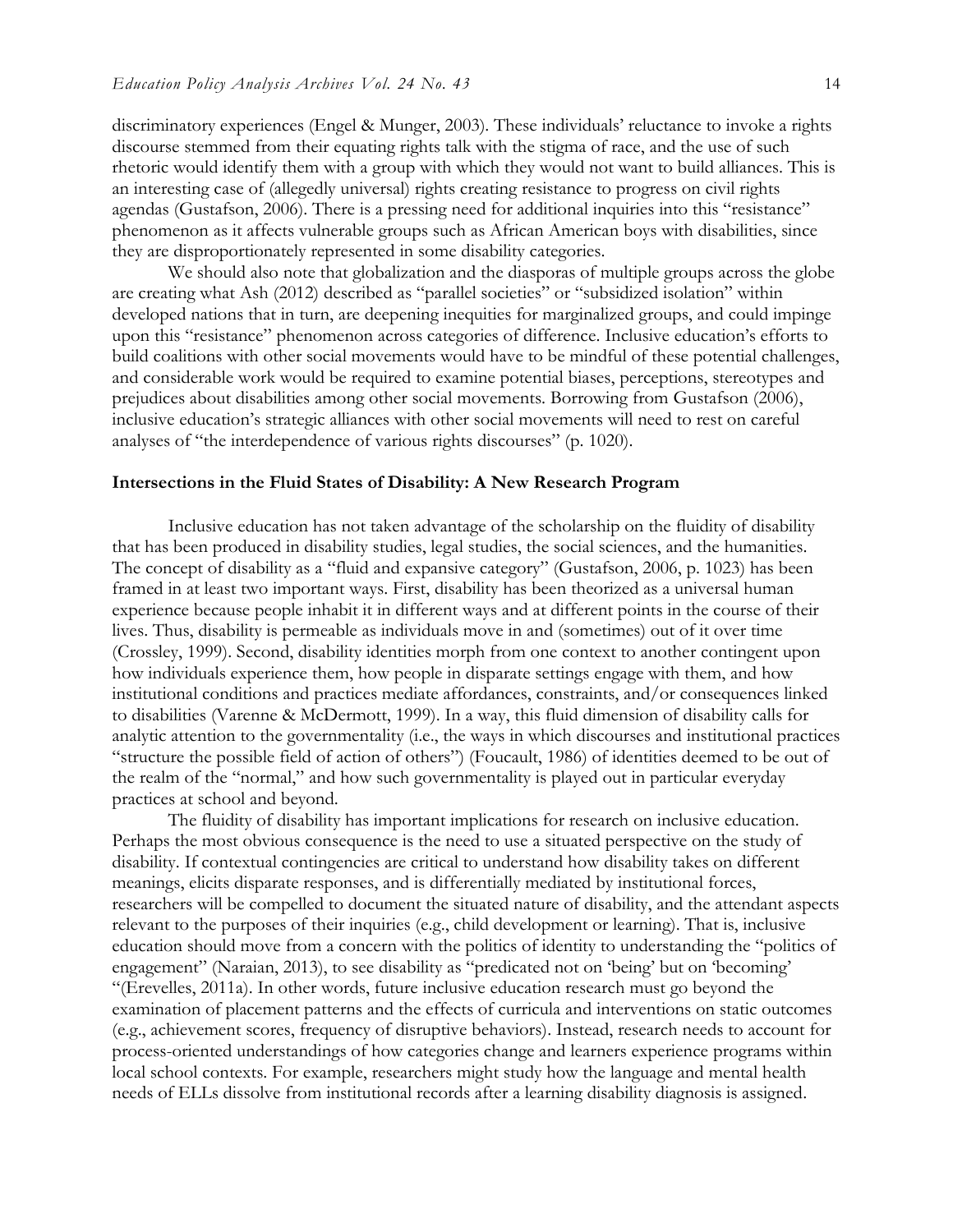Another study might examine how ELLs' literacy assets in their first language (L1) are used (or ignored) during instruction. Simultaneous attention to a combination of local and structural factors (e.g., lack of teacher knowledge, policy requirements to ignore L1, scarce funding to hire bilingual counselors) may help to illuminate how these instructional practices emerge and for what purpose.

Such research needs to explore the trajectories of disabling condition(s) in a person's biography (e.g., is it a temporary condition? was it present at birth?), and engage with the "active silences" (Erevelles, 2011b) that are revealed in the intersections of disability with race, social class, language, ethnicity, gender, and so forth. Sampling, therefore, will require a more fine-grained approach that examines within-population diversity and institutional and contextual conditions. Such research would mark an important advance in inclusive education since researchers have documented for decades substantial limitations in sample reporting strategies that have crucial implications for the aggregation of research findings, For instance, problems have been noted in sampling for students with LD (Artiles, Trent, & Kuan, 1997; Keogh, Major-Kingsley, Omori-Gordon, & Reid, 1982; Trent et al., 2014; Vasquez et al., 2011), studies on student voice (Gonzalez, Hernandez-Saca, & Artiles, 2013), and ELLs (Artiles & Klingner, 2006; Ragan & Lesaux, 2006).

Moreover, the fluidity of disability requires a comparative perspective in research questions and designs. Specifically, researchers will be expected to produce knowledge that contrasts the meaning and consequences of disabilities across institutional contexts and social situations. This means, for instance, that research would shift from documenting how students with LD placed in inclusive programs acquire basic literacy skills to detailing the ways in which students with LD use literacy tools across contexts (e.g., classroom writing tasks, grocery shopping, playing videogames with friends or siblings at home). Additionally, researchers will explore the purposes for which students with LD (a) use literacy tools, (b) identify which tools are more impactful by setting, and (c) what consequences these findings have for the definition of competence in literacy education for learners with LD. Studies might also examine tool use across a range of "kinds" of learners in which students themselves are seen in complex ways. Thus, study participants might include descriptions of themselves that reveal the sociocultural conditions under which they live, how they learn, the languages they use (and for what purposes), and their historical and current opportunities to learn. Organized in ways that acknowledge the multifaceted nature of learners, research on inclusive education can help educators re-examine how they think about their students and how they organize to serve them. For instance, conventional notions about what students with various intellectual capacities are able to learn and accomplish need to be recalibrated. Increasingly, students with low prevalence disabilities are able to engage in and benefit from academic learning (Saunders, Bethune, Spooner, & Browder, 2013). How this happens, under what conditions, and what the implications are for the organization of learning contexts remains incompletely understood.

#### **Inclusion's Complexities: Documenting Processes and Outcomes**

We explained above that inclusive education is grounded in a rights discourse that aims to expand access to valued resources (e.g., general education curriculum, social interactions with diverse students). Thus, systems have been set up to monitor the proportion of students with disabilities that are educated for different portions of the school day in general education classrooms as an index of inclusion. The emphasis on rights and access is crucial, as it constitutes the cornerstone of liberal justice projects in contemporary America (Rawls, 2001). However, it is necessary that inclusive education broaden its justice agenda to what happens **after what is indexed as inclusion**  (i.e., access) is attained (Artiles, 2012). When inclusive education narrowly defines its end goal as attaining access to physical settings, we must be reminded that our ethical obligation should be to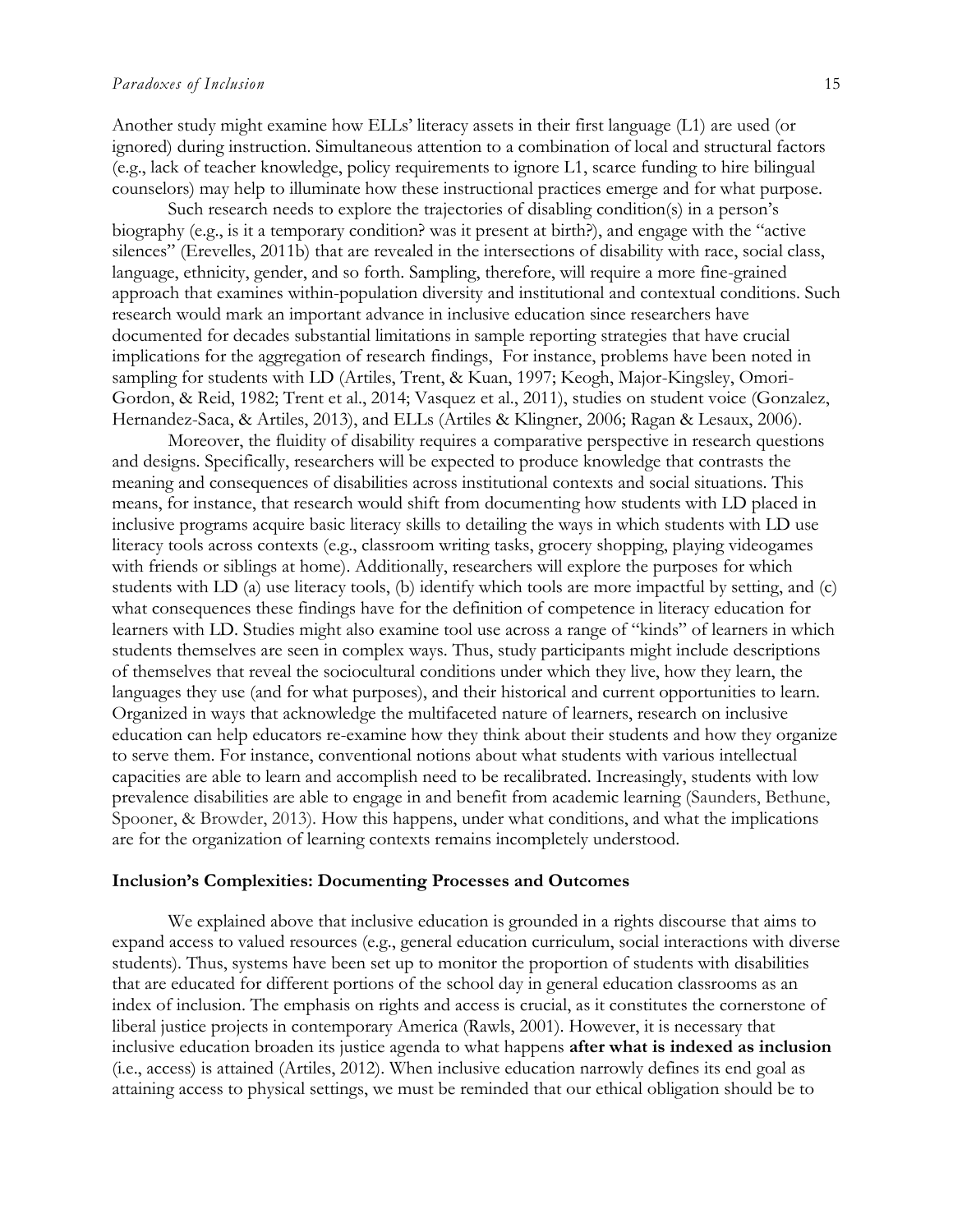ask, what happens after inclusion?—i.e., we should have been examining the enactment of hardearned rights *after* students pass the doors of general education classrooms (Artiles, 2012). Although there is a body of work on the characteristics of schools engaged in inclusive education, there is hardly any attention to the equity dilemmas/tensions/contradictions that arise from the implementation of inclusion (for exceptions, see Artiles et al., 2011; Kozleski et al., 2013, Kozleski & Smith, 2009). This perspective is related to what Gustafson (2006) described as "rights in action" – i.e., "how rights can become active in day-to-day life even when individuals do not choose to assert them" (Engel & Munger, 2003, p. 11). We should not assume that rights are inert entities engraved in statutes and policies. Rather, following law and society scholars, inclusive education needs to examine its rights in action at the intersections of (a) institutions' formal interpretations of rights, (b) individuals' efforts to summon rights, and (c) society's culture at large (Gustafson, 2006). As we explained in a previous section, inclusive education coexists with myriad reforms and policies, some of which target equity agendas and grant alternative rights. These overlapping reforms and their associated rights can have unintended consequences that could deepen the inequalities they intended to fix in the first place.

Inequities arising within inclusive education systems can be identified as a new form of discrimination that has been named "inclusive exclusions" or "discrimination by inclusion" (Carbado, Fisk, & Gulati, 2008). A rights-in-action perspective will allow inclusion researchers to examine the everyday enactments of inclusive policies and practices. These implementation processes are charged with institutional assumptions and intersect with the practices associated with other equity mandates. This mangle of practices becomes visible in interpersonal processes that shape advantages for some and disadvantages for others (Carbado et al., 2008).

Let us consider, for instance, three sets of efforts that address educational opportunity, namely inclusive education, monitoring requirements to reduce the racialization of disabilities, and language policies to support English learners. Inclusive education in the U.S. typically monitors whether students with special needs are being educated in ordinary schools and general education classrooms for a sizable proportion of the school day. Inclusion work, however, might not be monitoring whether subgroups of students (e.g., English learners, racial minorities) are benefitting equally from these policies and practices.

On the other hand, English learners (EL) have experienced over time a push for assimilation through policies like bilingual education in which the proof of success is the acquisition of English (as opposed to the attainment of bilingualism). It has even been argued that racism can promote assimilation, and a case in point is ELs—i.e., should people "be forced to give up some aspect of their identity—for example, language—in order to fit into mainstream American society and its institutions"? (Carbado et al., 2008, p. 13). Given the assimilationist focus of these language policies, it is not surprising that a measure of English proficiency is used as EL program entry and exit criteria (Ragan & Lesaux, 2006). A consequence of this practice is that the EL population is perennially comprised of learners, at least in some grades, with lower levels of language proficiency and academic performance (Fry, 2007; U.S. Department of Education, 2013). Because of this practice, this population may have a greater probability to be diagnosed with a disability label, particularly in states that have weaker systems of language support (Artiles, Waitoller, & Neal, 2011). In fact, emerging evidence suggests ELs are disproportionately placed in special education in some localities and states (de Valenzuela et al., 2006; Sullivan, 2011). How do pressures to reduce the number of ELs in school systems create incentives for EL referrals to special education since language supports for ELs tend to disappear when these students are diagnosed with a disability? Are ELs disproportionately represented in certain disability categories? How would the intersection of a second language with disability hinder inclusive educational opportunities for certain groups?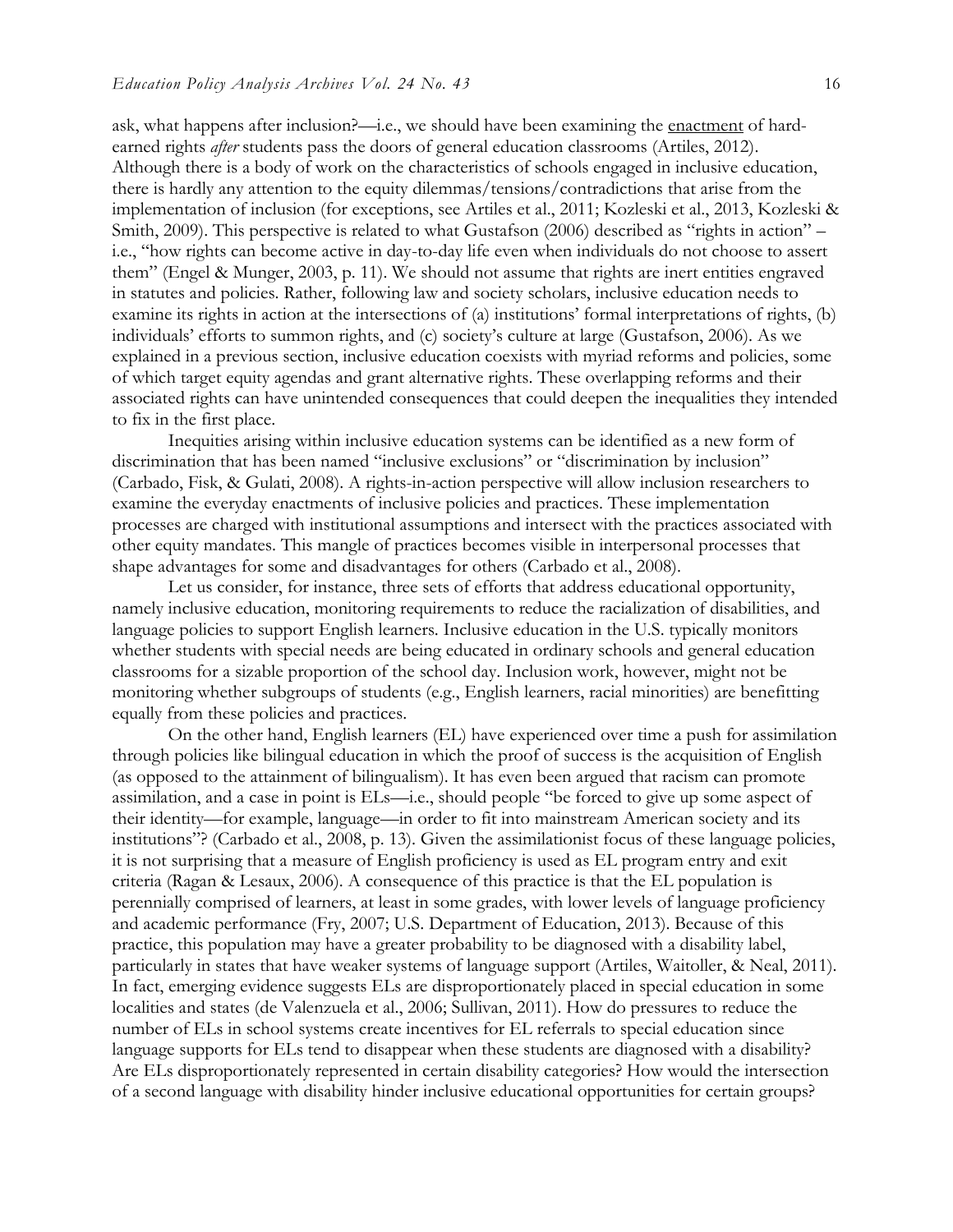To what extent would ELs be invisible in inclusive education programs? These are some of the questions that would not be addressed if attention to a rights-in-action perspective is absent.

Moreover, some states might be engaged in "ritual conformity" (Scheid & Suchman, 2001) with regards to monitoring requirements on racial disproportionality in special education. That is, some districts and/or states might resist the policy requirements for a host of (fiscal, technical, political) reasons; thus, cut off disproportionality scores that trigger remedial actions are increased and determinations about "inappropriate identification" of minority students are maintained at a minimum (Cavendish et al., 2014). Yet, these states or districts could make symbolic compliance gestures toward the policy by participating in reporting and conducting self-reviews about placement practices. This way, the very professionals that are expected to look after the development and wellbeing of students might become unwitting enforcers of longstanding hierarchies (Naraian, 2013).

Research on disproportionality also reveals that minority learners are placed in more segregated settings than their white counterparts with the same disability diagnosis (Skiba et al., 2008). Nevertheless, some inclusive education scholars may not notice that more non-dominant students are placed in special education (i.e., racial minorities, ELs) or become aware of the level of restrictiveness in placement decisions across student race or language backgrounds if a rights-inaction stance is not used across these multiple reform efforts. A crucial implication of these reflections, therefore, is that researchers should rely on comprehensive systems of monitoring "and look for post-enactment changes not only in individual experience, but also in organizational structures, individual perceptions, legal culture, and individual identity" (Gustafson, 2006, p. 1022).

#### **Conclusion**

We presented a critical discussion of foundational ideas that support the inclusive education movement and the historical trajectories of the work done to date in the U.S. Our scope is broad, and we started the analysis with a discussion of conceptual limitations in the definition of inclusion. We showed that this scholarly community has produced multiple discourses about inclusion that rely on alternative assumptions and stress disparate views of justice. We argued that this cacophony of views is not necessarily a problem, but it creates challenges for the alignment of multiple educational reform agendas and the very implementation of inclusion, which in turn has repercussions for building a research knowledge base on inclusive education. We conclude that inclusion scholars have not been systematic enough in critically examining these conceptual and implementation trends.

In addition, we summarized the research produced on this topic in the U.S. We found that inclusion research tends to focus on whole schools or classrooms and attention to this topic in the research literature varied by time period. We also identified several gaps and paradoxes in this research. In addition, we emphasized the socio-political and technical contexts in which inclusion is enacted in XXI Century U.S. schools. Inclusion coexists with several other reforms that share a commitment to justice agendas. Similar to inclusion, these reforms are grounded in a rights and access justice perspective. We suggested that the coexistence of multiple reforms that purportedly share a justice purpose actually can create disruptions and contradictions among these change projects, or as Timmermans (1996) described it, "torque effects" that have consequences not only for the reform movements, but also for the identities of learners.

We challenge inclusion scholars and practitioners to reflect on and refine the identity of this movement. Is it a theory of education, a reform of special education, another policy requirement to address the needs of particular groups of students, or a social movement? These are not mutually exclusive options, but if any of them are interrelated in any fashion, we should specify the nature of these connections and their implications for research, policy, and practice. We explore issues with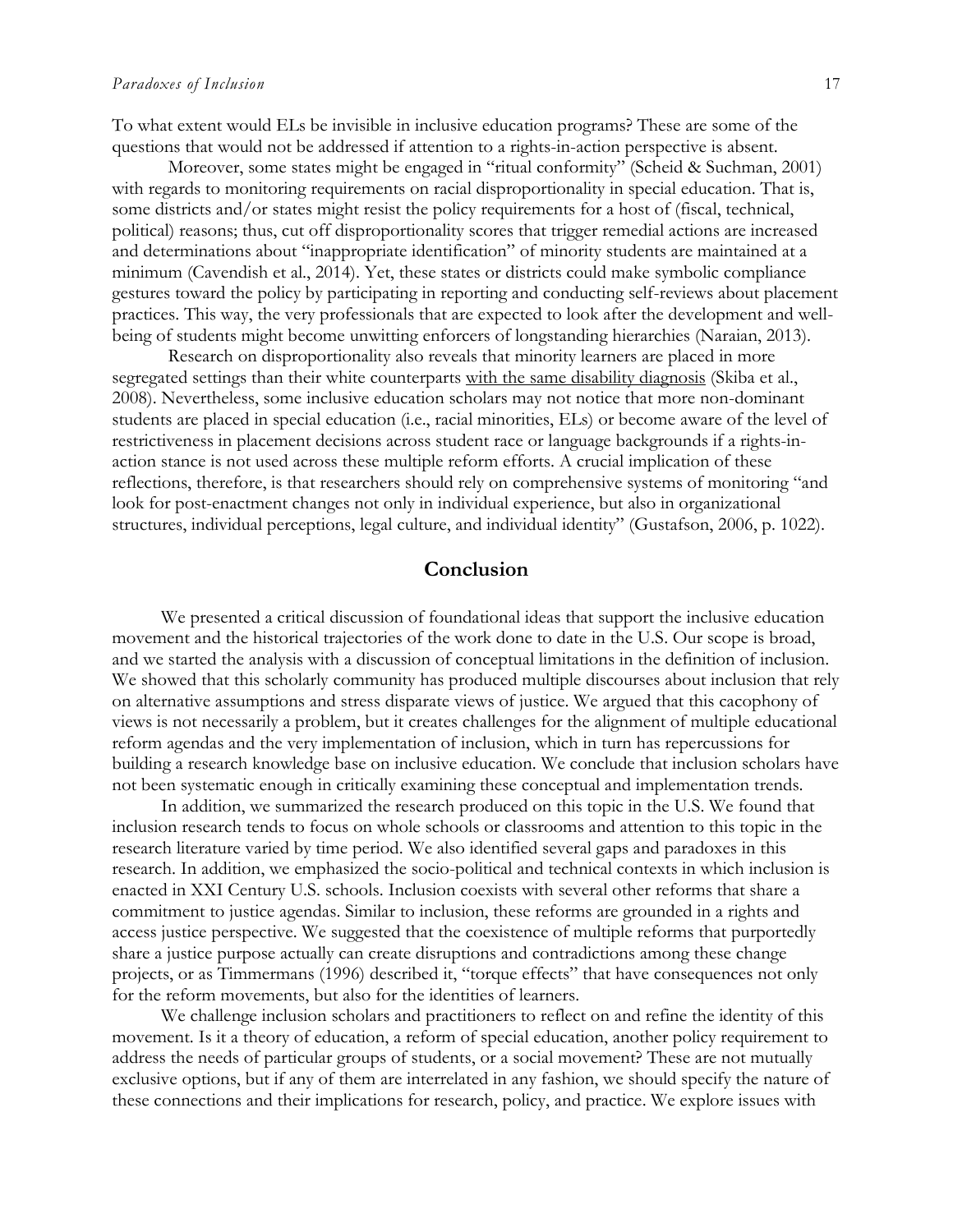study sampling that emphasize individuals with high prevalence disabilities and minimize the multiple aspects of their experiences including membership in specific communities of practice, life histories, interests, and opportunities. And, finally, we emphasize that inclusive education that focuses on place as the chief index of accomplishment fails to account for the more complex activities of inclusive communities that involve interaction, membership, participation, and reformation.

The discussions about the state of inclusive education and its theoretical and methodological limitations led us to identify several areas that future scholarship ought to engage. First, we explore the need for pursuing strategic alliances with other movements that pursue inclusion agendas. Indeed, like other movements working for and with oppressed groups, the inclusive education movement shares a commitment to justice. Alliances with such communities would leverage resources and strengthen inclusion's intellectual and methodological resources. On the other hand, we also warned that these kinds of alliances are not built smoothly, particularly among groups working with marginalized communities, because of the political and historical baggage that certain markers of difference (e.g., race) have in the eyes of various communities. Second, future inclusion scholarship needs to take up the idea of intersectionality as XXI Century students' identities embody multidimensional forms of difference. This fact is also related to the notion of disability as a fluid entity in the sense of the permeability of this construct—i.e., people travel in and out of disability at different points in their lives, and experiencing disability is contingent upon the social contexts in which individuals engage and participate with others in institutional practices. These complexities challenge researchers to produce knowledge on disability and its intersections with multiple identities using a situated analytic lens and with a stronger emic perspective.

A critical shift in future inclusion scholarship is the unit of analysis. We documented that most studies had either a whole school or classroom focus. However, datasets are built and research findings are reported with the individual student in mind. We argue that future research must be grounded in a unit of analysis that examines individuals embedded in multilayered systems of activities. This will strengthen the generalizability of findings for studies will take into account the institutional conditions under which students participate in inclusive systems. This shift will also enable scholars to link systematically macro and micro forces in the study of inclusion.

Finally, we suggested that future scholarship on inclusive education should be mindful of complexity and document implementation processes and outcomes. We proposed to produce new scholarship based on the notion of "rights in action" to document how inclusive education's rights and entitlements are taken up at the junctures of institutions' construal of these rights, individuals bid for these rights, and communities' culture(s) at large.

#### **References**

- Albrecht, S. F., Skiba, R. J., Losen, D. L., Chung, C., & Middelberg, L. (2012). Federal policy on disproportionality in special education: Is it moving us forward? *Journal of Disability Policy Studies, 23*, 14-25. <http://dx.doi.org/10.1177/1044207311407917>
- American Psychological Association Zero Tolerance Task Force. (2008). Are zero tolerance policies effective in the schools? An evidentiary review and recommendations. *American Psychologist*, *63*, 852-862. http://dx.doi.org/10.1037/0003-066X.63.9.852
- Artiles, A. J. (2011). Toward an interdisciplinary understanding of educational equity and difference: The case of the racialization of ability. *Educational Researcher*, *40*, 431-445. <http://dx.doi.org/10.3102/0013189X11429391>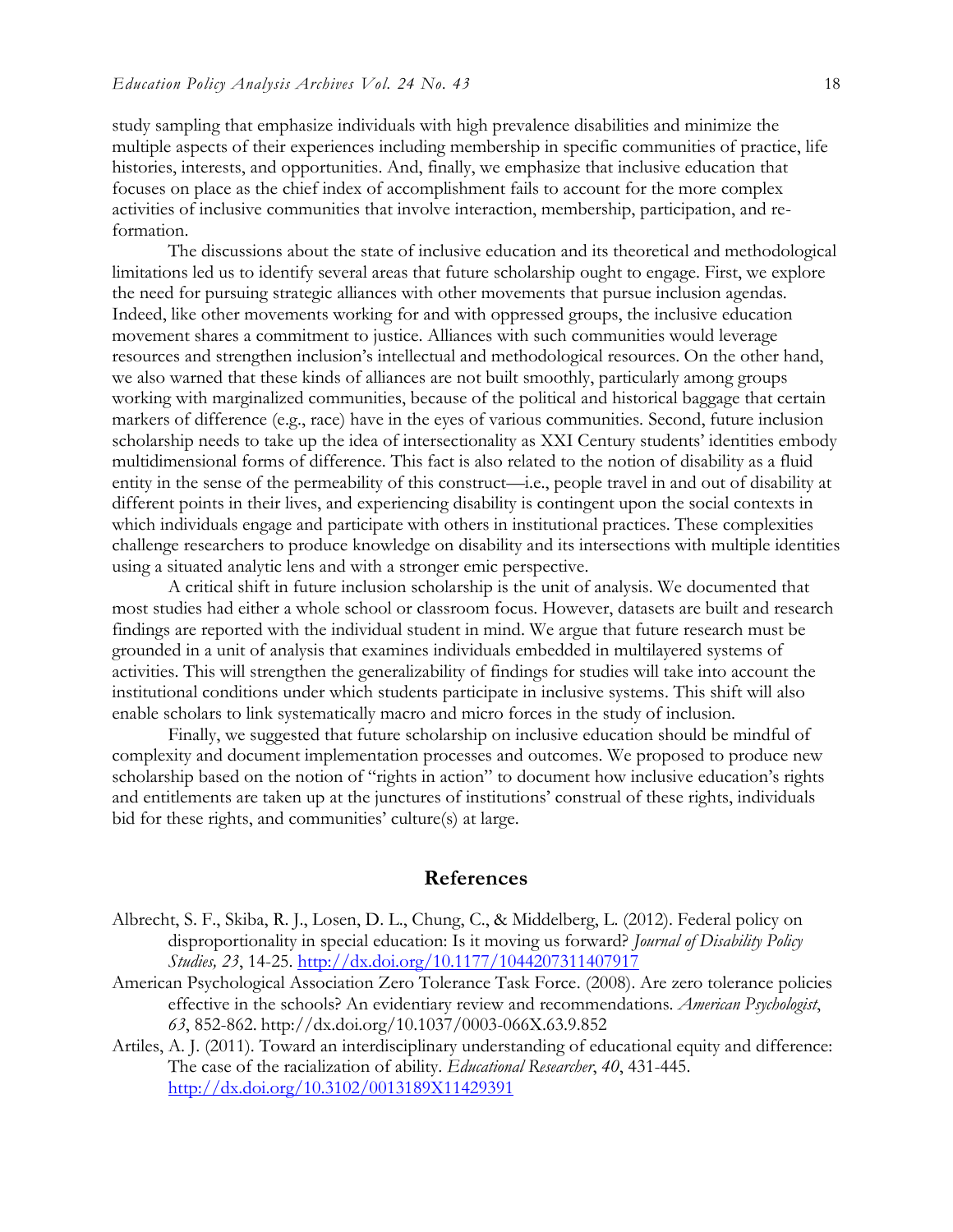- Artiles, A. J. (2012, October). *After inclusion: Notes on the future of a (transformative?) idea.* Presentation made at the School of Education, University of Birmingham. Birmingham, UK.
- Artiles, A. J. (2013). Untangling the racialization of disabilities: An intersectionality critique across disability models. *DuBois Review, 10,* 329-347. <http://dx.doi.org/10.1017/s1742058x13000271>
- Artiles, A. J., & Dyson, A. (2005). Inclusive education in the globalization age: The promise of comparative cultural historical analysis. In D. Mitchell (Ed.), *Contextualizing inclusive education* (pp. 37-62). London: Routledge.
- Artiles, A. J., & Klingner, J. K. (2006). Forging a knowledge base on English language learners with special needs: Theoretical, population, and technical issues. *Teachers College Record*, *108*, 2187- 2194.<http://dx.doi.org/10.1111/j.1467-9620.2006.00778.x>
- Artiles, A. J., Harris-Murri, N., & Rostenberg, D. (2006). Inclusion as social justice: Critical notes on discourses, assumptions, and the road ahead. *Theory into Practice*, *45*, 260-268. [http://dx.doi.org/10.1207/s15430421tip4503\\_8](http://dx.doi.org/10.1207/s15430421tip4503_8)
- Artiles, A. J., Kozleski, E., Dorn, S., & Christensen, C. (2006). Learning in inclusive education research: Re-mediating theory and methods with a transformative agenda. *Review of Research in Education*, *30*, 65-108.<http://dx.doi.org/10.3102/0091732X030001065>
- Artiles, A. J., Kozleski, E. B., & Gonzalez, T. (2011). Beyond the allure of inclusive education in the United States: Facing difficult questions, tracing enduring challenges. *Revista Teias*, *12*(4), 285-308.
- Artiles, A. J., Kozleski, E. B., & Waitoller, F. R. (Eds.), (2011). *Inclusive education on five continents: Unraveling equity issues*. Cambridge, MA: Harvard Education Press.
- Artiles, A. J., Trent, S.C., & Kuan, L.A. (1997). Learning disabilities research on ethnic minority students: An analysis of 22 years of studies published in selected refereed journals. *Learning Disabilities Research & Practice*, *12*, 82-91.
- Artiles, A. J., Waitoller, F., & Neal, R. (2011). Grappling with the intersection of language and ability differences: Equity issues for Chicano/Latino students in special education. In R.R. Valencia (Ed.), *Chicano school failure and success: Past, present, and future* (3rd ed.) (pp. 213-234). London: Routledge/Falmer.
- Ash, T. (2012, November 22). Freedom & Diversity: A Liberal Pentagram for Living Together. *The New York Review of Books*, 33-36.
- Bowker, G. C., & Star, S. L. (2002). *Sorting things out: Classification and its consequences*. Cambridge, MA: MIT Press.
- Bulgren, J. A., Marquis, J. G., Deshler, D. D., Schumaker, J. B., Lenze, B. K., Davis, B., & Grossen, B. (2006). The instructional context of inclusive secondary general education classes: Teachers' instructional roles and practices, curricular demands, and research-based practices and standards. *Learning Disabilities – A Contemporary Journal*, *4*, 39-65.
- Bunch, G., & Valeo, A. (2004). Student attitudes toward peers with disabilities in inclusive and special education schools. *Disability & Society*, *19*(1), 61-76. <http://dx.doi.org/10.1080/0968759032000155640>
- Carbado, D. W., Fisk, C., & Gulati, G. M. (2008). *After inclusion.* Duke Law School Public Law & Legal Theory Research Paper Series, Paper No. 210 and University of California, Irvine School of Law - Legal Studies Research Paper Series, Paper No. 2008-4.
- Cavendish, W., Artiles, A. J., & Harry, B. (2014). Tracking inequality: Does policy legitimize the racialization of disability? *Multiple Voices, 14*(2), 30-40.
- Crossley, S. (1999). The disability kaleidoscope. *Notre Dame Law Review*, *74*(3), 621-716.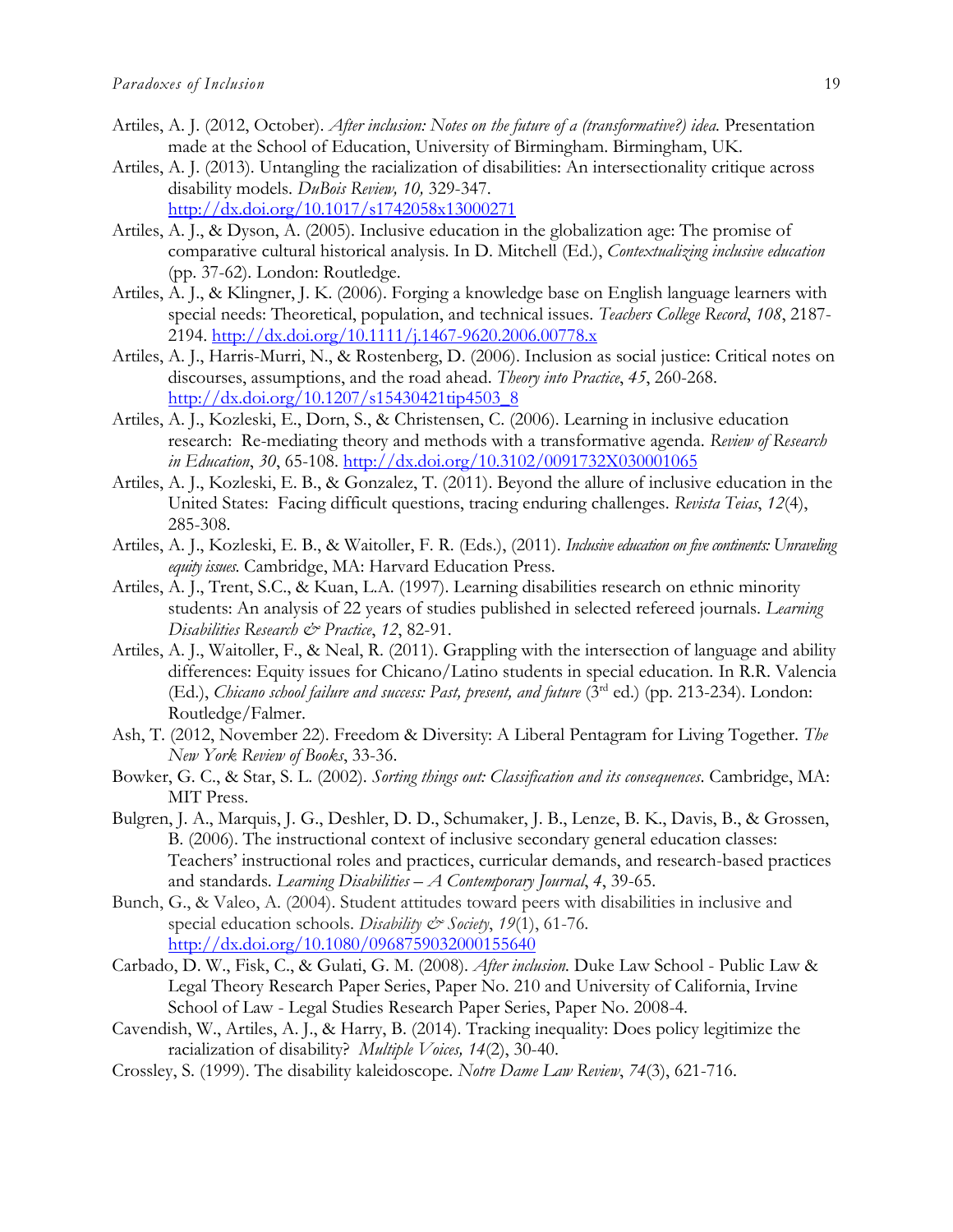- Darling-Hammond, L. (2007). Race, inequality and educational accountability: The irony of "No Child Left Behind." *Race, Ethnicity and Education*, *10*, 245–260. <http://dx.doi.org/10.1080/13613320701503207>
- De Valenzuela, J. S., Copeland, S. R., Huaqing Qi, C., & Park, M. (2006). Examining educational equity: Revisiting the disproportionate representation of minority students in special education. *Council for Exceptional Children, 72*(4), 425-441. [https://www.crosscultured.com/documents/SPED%20interest%20group/de%20Valenzuel](https://www.crosscultured.com/documents/SPED%20interest%20group/de%20Valenzuela%20et%20al%202006%5b1%5d.pdf) [a%20et%20al%202006\[1\].pdf](https://www.crosscultured.com/documents/SPED%20interest%20group/de%20Valenzuela%20et%20al%202006%5b1%5d.pdf)
- Dyson, A. (1999). Inclusion and inclusions: Theories and discourses in inclusive education. In H. Daniels & P. Gardner (Eds.), *World yearbook of education 1999: Inclusive education* (pp. 36-53). London: Kogan Page.
- Engel, D. M., & Munger, F. W. (2003). *Rights of Inclusion: Law and identity in the life stories of Americans with disabilities*. Chicago, IL: University of Chicago Press. <http://dx.doi.org/10.7208/chicago/9780226208343.001.0001>
- Epstein, S. (2007). *Inclusion: The politics of difference in medical research.* Chicago: University of Chicago Press.<http://dx.doi.org/10.7208/chicago/9780226213118.001.0001>
- Erevelles, N. (2011a). *Disability and difference in global contexts: Enabling a transformative body politic*. New York: Palgrave Macmillan.<http://dx.doi.org/10.1057/9781137001184>
- Erevelles, N. (2011b). "Coming out crip" in inclusive education. *Teachers College Record, 113*, 2155- 2185.
- Evans, I. M., Salisbury, C. L., Palombaro, M. M., Berryman, J., & Hollowood, T. M. (1992). Acceptance of elementary-aged children with severe disabilities in an inclusive school. *Journal of the Association for Persons with Severe Handicaps*, *17*, 205-212.
- Ferguson, D. L., Kozleski, E. B., & Smith, A. (2003). Transformed, inclusive schools: A framework to guide fundamental change in urban schools. *Effective Education for Learners with Exceptionalities*, *15*, Elsevier Science, 43-74.
- Foucault, M. (1986). Disciplinary power and subjection. In S. Lukes (Ed.), *Power* (pp. 229-241). Oxford: Blackwell.
- Fry, R. (2007, June). *How far behind in math and reading are English language learners*? Pew Hispanic Center Brief. Washington, D. C.: Pew Hispanic Center.
- Giangreco, M. F., Dennis, R., Cloninger, C., Edelman, S., & Schattman, R. (1993). "I've counted Jon": Transformational Experiences of Teachers Educating Students with Disabilities. *Exceptional Children*, *59*, 359-359.
- Gonzalez, T., Hernandez-Saca, D., & Artiles, A. J. (2013, April). *A search for voice: A review of student voice research.* Paper presented at the annual meeting of the American Educational Research Association. San Francisco, CA.
- Gottfried, M. A. (2014). Classmates with disabilities and students' noncognitive outcomes. *Educational Evaluation and Policy Analysis, 36,* 20-43. <http://dx.doi.org/10.3102/0162373713493130>
- Graff, C. S., & Kozleski, E. B. (2014). Calcifying, sorting and segregating: *Brown* at 60. *Multiple Voices, 14*, 52 – 67.
- Gustafson, K. (2006). Disability, fluidity, and measuring without baselines. *Mississippi Law Journal*, 75, 1007-1037.
- Hacking, I. (2007). Kinds of people: Moving targets. *Proceedings of the British Academy, 151*, 285-318. <http://dx.doi.org/10.5871/bacad/9780197264249.003.0010>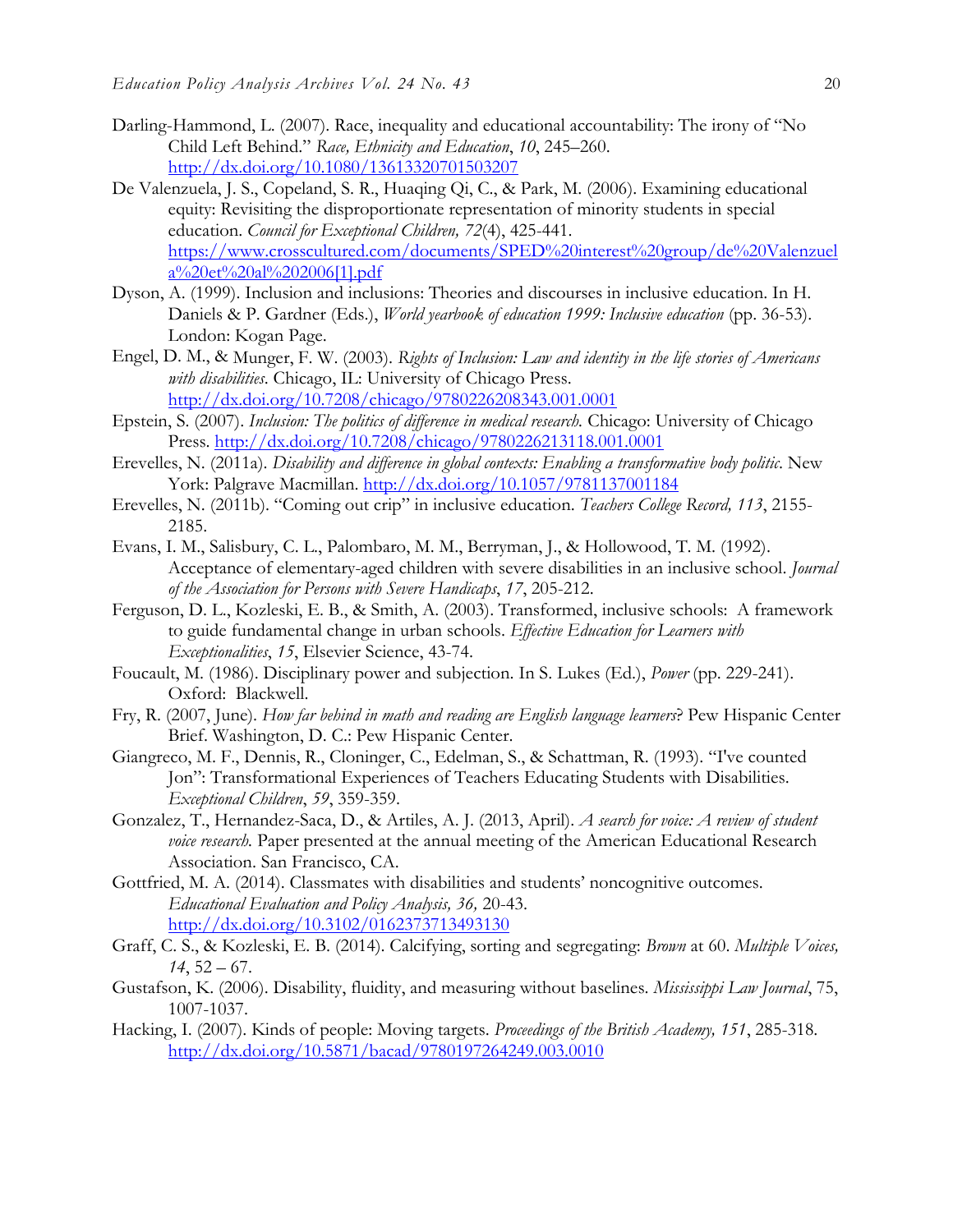- Hahn, H. (2000). Disputing the doctrine of benign neglect: A challenge to the disparate treatment of Americans with disabilities. In L. P. Francis & A. Silvers (Eds.), *Americans with disabilities* (pp. 269-274). New York: Routledge.
- Hanuschek, E., Kain, J., & Rivkin, S. (2002). Inferring program effects for special populations: Does special education raise achievement for students with disabilities? *The Review of Economics and Statistics*, *84*(4), 584-599. <http://dx.doi.org/10.1162/003465302760556431>
- Harr-Robins, J., Song, M., Hurlburt, S., Pruce, C., Danielson, L., Garet, M., & Taylor, J. (2012). *The inclusion of students with disabilities in school accountability systems* (NCEE 2012-4056). Washington, D.C.: National Center for Education Evaluation and Regional Assistance, Institute of Education Sciences, U.S. Department of Education.
- Huber, K. D., Rosenfeld, J. G., & Fiorello, C. A. (2001). The differential impact of inclusion and inclusive practices on high, average, and low achieving general education students. *Psychology in the Schools*, *38*(6), 497-504. <http://dx.doi.org/10.1002/pits.1038>
- Hunt, P., & Farron-Davis, F. (1992). A preliminary investigation of IEP quality and content associated with placement in general education versus special education classes. *Journal of the Association of Persons with Severe Handicaps*, *17*, 247-253. <http://dx.doi.org/10.1177/154079699201700406>
- Hunt, P., & Goetz, L. (1997). Research on inclusive education programs, practices, and outcomes for students with severe disabilities. *The Journal of Special Education*, *31*, 3-29. <http://dx.doi.org/10.1177/002246699703100102>
- Iglesias, E. M., & Valdes, F. (2001). LatCrit at five: Institutionalizing a postsubordination future. *Denver University Law Review*, *78*, 1249-1293.
- Individuals with Disabilities Education Improvement (IDEA) Act 2004, Pub. L. No. 108-46. Retrieved on 3/5/2011 from http://idea.ed.gov/download/statute.html.
- Kavale, K. A., & Forness, S. R. (2000). History, rhetoric, and reality analysis of the inclusion debate. *Remedial and Special Education*, *21*(5), 279-296. <http://dx.doi.org/10.1177/074193250002100505>
- Keogh, B. K., Major-Kingsley, S., Omori-Gordon, H., & Reid, H. P. (1982). *A system of marker variables for the field of learning disabilities.* Syracuse, NY: Syracuse University Press.
- Klingner, J., Artiles, A. J., Kozleski, E. B., Harry, B., Zion, S., Tate, W., . . . Riley, D. (2005). Addressing the disproportionate representation of culturally and linguistically diverse students in special education through culturally responsive educational systems. *Education Policy Analysis Archives, 13(38)*. Available at<http://epaa.asu.edu/ojs/article/view/143>
- Klingner, J. K., & Vaughn, S. (1999). Students' perceptions of instruction in inclusion classrooms: Implications for students with learning disabilities. *Exceptional Children*, *66*, 23-37.
- Korenich, R., & Salisbury, C. (2006). *Learning opportunities and performance outcomes in inclusive elementary classrooms: Executive summary OERI/IES Project*. Chicago, IL: UIC Child & Family Development Center.
- Kozleski, E. B., Gonzalez, T., Atkinson, L., Mruczek, C., & Lacy, L. (2013). Teacher education in practice: Reconciling practices and theories in the United States context. *European Journal of Special Needs Education*, *28*, 156-172. <http://dx.doi.org/10.1080/08856257.2013.778114>
- Kozleski, E. B, & Jackson, L. (1993). Taylor's story: Full inclusion in her neighborhood elementary school. *Exceptionality*, *4*, 153-175. [http://dx.doi.org/10.1207/s15327035ex0403\\_2](http://dx.doi.org/10.1207/s15327035ex0403_2)
- Kozleski, E. B., & Smith, A. (2009). The complexities of systems change in creating equity for students with disabilities in urban schools. *Urban Education*, *44*(4), 427-451. <http://dx.doi.org/10.1177/0042085909337595>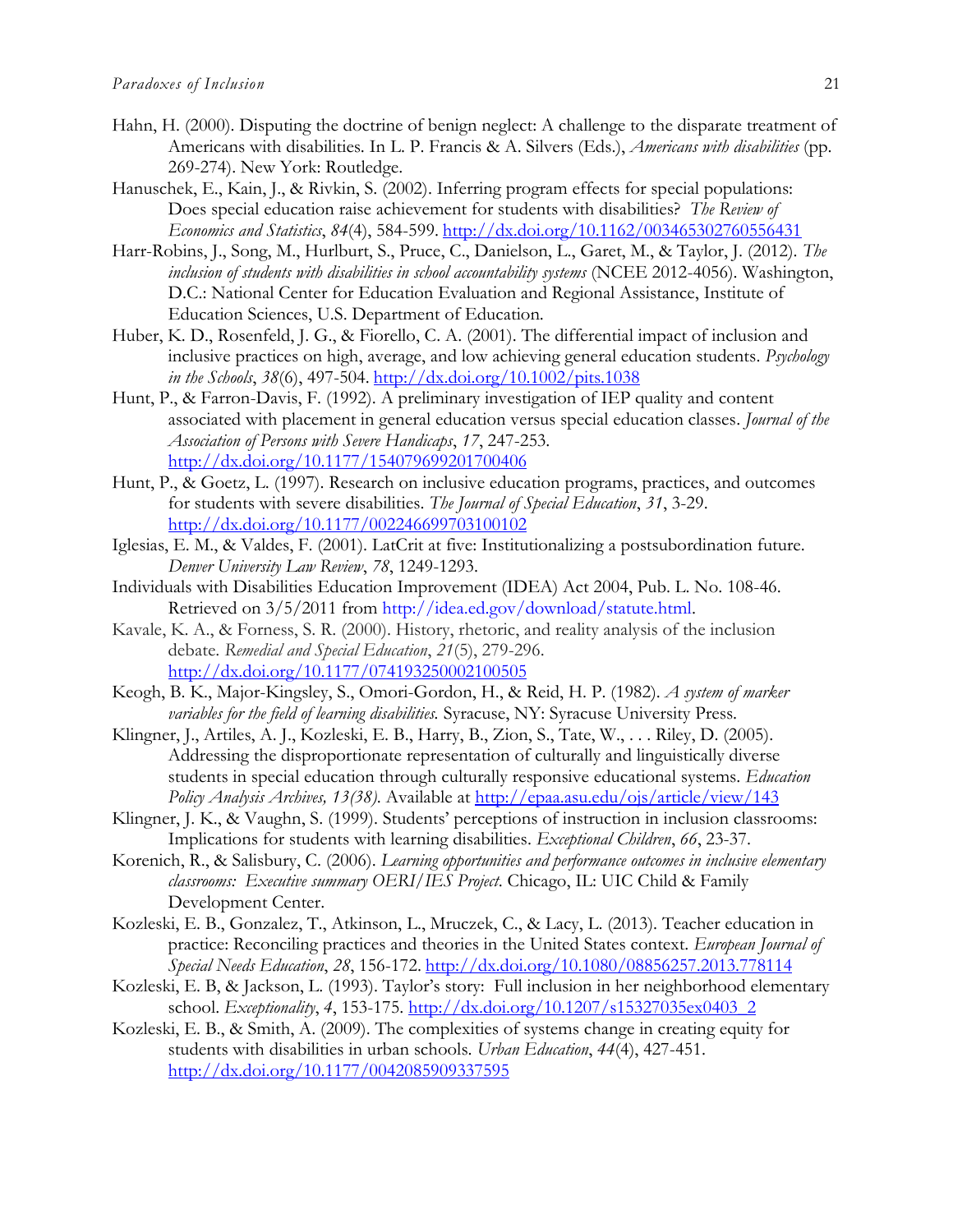- Kozleski, E. B., & Thorius, K. A. K. (Eds.) (2013). *Ability, equity, and culture: Sustaining inclusive urban education reform.* New York: Teachers College Press.
- Kozleski, E. B., & Yu, I. (in press). Inclusive education. In L. H. Meyer, *Oxford Bibliographies in Education*. New York: Oxford University Press.
- Kunc, N. (1992). The need to belong: Rediscovering Maslow's hierarchy of needs. In R. A. Villa & J. S. Thought, W. Stainback, & S. Stainback (Eds.), *Restructuring for caring and effective education*  (pp. 25-39). Baltimore: Brookes Publishing..
- Kurth, J. A., & Mastergeorge, A. M. (2012). Impact of setting and instructional context for adolescents with autism. *Journal of Special Education, 46*, 36-48. <http://dx.doi.org/10.1177/0022466910366480>
- Labaree, D. F. (1997). Public goods, private goods: The American struggle over educational goals. *American Educational Research Journal, 34,* 39-81. <http://dx.doi.org/10.3102/00028312034001039>
- Lee, J., & Reeves, T. (2012). Revisiting the impact of NCLB high-stakes school accountability, capacity, and resources: State NAEP 1990-2009 reading and math achievement gaps and trends. *Educational Evaluation and Policy Analysis*, *34*, 209-231. <http://dx.doi.org/10.3102/0162373711431604>
- Losen, D. J. (2012, March). Discipline policies, successful schools, racial justice and the law. In J. S. Kaye, K. R. DeCataldo, & T.A. Lang (Eds.), *Keeping kids in school and out of court* (pp. 1-25). Albany, NY: New York State Permanent Judicial Commission on Justice for Children.
- Losen, D. J., & Orfield, G. (2002). *Racial inequity in special education*. Cambridge, MA: Harvard Education Publishing Group.
- McDermott, R., Edgar, B., & Scarloss, B. (2011). Global norming. IN A. Artiles, E. Kozleski, & F. Waitoller (Eds.), *Inclusive education: Examining equity on five continents* (pp. 223-235). Cambridge, MA: Harvard Education Press.
- McLeskey, J., Landers, E., Williamson, P., & Hoppey, D. (2012). Are we moving toward educating students with disabilities in less restrictive settings? *Journal of Special Education, 46*, 131-140. <http://dx.doi.org/10.1177/0022466910376670>
- Meier, K., Stewart, J., & England, R. (1989). *Race, class and education: The politics of second generation discrimination.* Madison, WI: University of Wisconsin Press.
- Naraian, S. (2013). Dis/ability, agency, and context: A differential consciousness for doing inclusive education. *Curriculum Inquiry, 43*, 360-387.<http://dx.doi.org/10.1111/curi.12014>
- Nations' Report Card. (2015). *Summary of major findings.* Retrieved 3.20.16. Link: [http://www.nationsreportcard.gov/reading\\_math\\_2015/#?grade=4](http://www.nationsreportcard.gov/reading_math_2015/#?grade=4)
- Nichols, S. L., & Berliner, D. (2007). *Collateral damage*. Cambridge, MA: Harvard Education Press.
- No Child Left Behind Act of 2001 (NCLB). PL 107-110. 115 Stat. 1425.
- Noguera, P. (2007, January). *School reform and second-generation discrimination: Toward the development of equitable schools*. Essay published by the Understanding Educational Equity and Excellence at Scale Project. Annenberg Institute for School Reform. Providence, RI.
- Ochs, E., Kremer‐Sadlik, T., Solomon, O., & Sirota, K. G. (2001). Inclusion as social practice: Views of children with autism. *Social Development*, *10*(3), 399-419. [http://dx.doi.org/10.1111/1467-](http://dx.doi.org/10.1111/1467-9507.00172) [9507.00172](http://dx.doi.org/10.1111/1467-9507.00172)
- Pijl, S. J., Meijer, C. J. W., & Hegarty, S. (Eds.). (1997). *Inclusive education: A global agenda*. London: Routledge.
- Ragan, A., & Lesaux, N. (2006). Federal, state, and district level English language learner program entry and exit requirements: Effects on the education of language minority learners.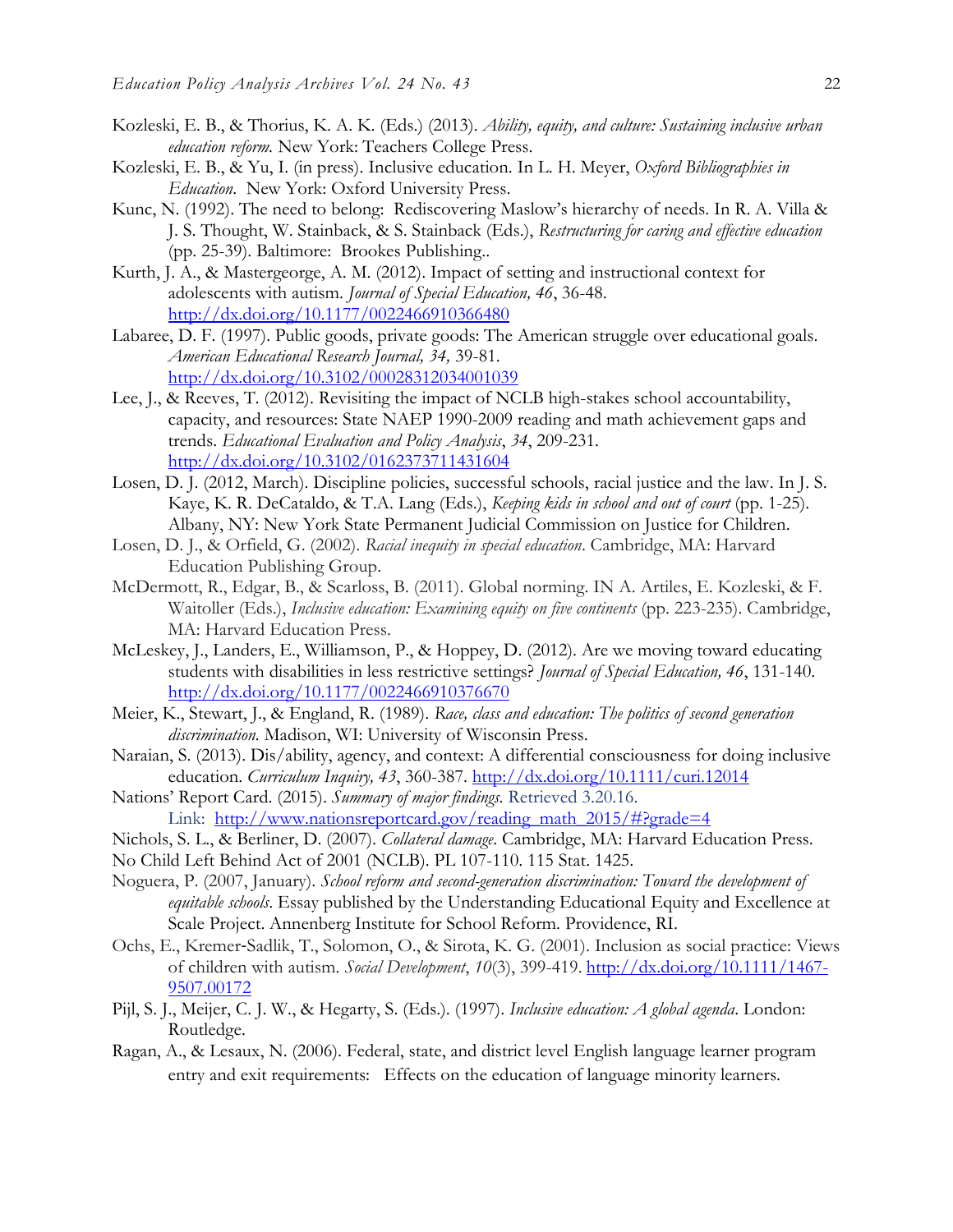*Education Policy Analysis Archives*, *14*(20). Retrieved [May 2, 2013] from http://epaa.asu.edu/epaa/v14n20/.

- Rawls J. (2001). *Justice as Fairness: A Restatement*. Cambridge, MA: Harvard University Press.
- Roberts, D., & Jesudason, S. (2013). Movement intersectionality: The case of race, gender, disability, and genetic technologies*. DuBois Review, 10,* 313-328. <http://dx.doi.org/10.1017/s1742058x13000210>
- Ryndak, D. L., & Fisher, D. B. (1988). *The foundations of inclusive education: A compendium of articles on effective strategies to achieve inclusive education*. Baltimore, MD: TASH.
- Sailor, W. (1991). Special education in the restructured school. *Remedial and Special Education*, 12, 8-22. <http://dx.doi.org/10.1177/074193259101200604>
- Sailor, W. (2002). Devolution, school/community/family partnerships, and inclusive education. In (W. Sailor) *Whole-school success and inclusive education* (pp. 7-25). NY: Teacher College Press.
- Sailor, W., Gee, K., & Karasoff, P. (1993). Full inclusion and school restructuring. In M. Snell (Ed.), *Instruction of students with severe disabilities* (pp. 1-30). New York: Macmillan.
- Saunders, A. F., Bethune, K. S., Spooner, F., & Browder, D. (2013). Solving the common core equation teaching mathematics CCSS to students with moderate and severe disabilities. *Teaching Exceptional Children*, *45*(3), 24-33. <http://dx.doi.org/10.1177/004005991304500303>
- Scheid, T. L., & Suchman, M. C. (2001). Ritual conformity to the Americans with Disabilities Act: Coercive and normative isomorphism. In S. W. Hartwell & R. K. Schutt (Eds.), *The organizational response to social problems* (pp. 105-140). Bingley, UK: Emerald Group Publishing. [http://dx.doi.org/10.1016/S0196-1152\(01\)80008-9](http://dx.doi.org/10.1016/S0196-1152(01)80008-9)
- Schnorr, R. (1990). "Peter? He comes and goes...": First graders' perspectives on a part-time mainstream student. *The Journal of the Association for Persons with Severe Handicaps*, *15*, 23-24. <http://dx.doi.org/10.1177/154079699001500402>
- Silbey, S. S. (2005). After legal consciousness. *Annual Review of Law and Social Science*, *1*, 323-368. <http://dx.doi.org/10.1146/annurev.lawsocsci.1.041604.115938>
- Skiba, R. J., Simmons, A. B., Ritter, S., Gibb, A. C., Rausch, M. K., Cuadrado, J., & Chung. C. (2008). Achieving equity in special education: History, status, and current challenges. *Exceptional Children*, *74*, 264-288.
- Skrtic, T. E. (1991). The special education paradox: Equity as the way to excellence. *Harvard Educational Review*, *61*, 148-206. <http://dx.doi.org/10.17763/haer.61.2.0q702751580h0617>
- Skrtic, T. M. (1995). Power/knowledge and pragmatism: A postmodern view of the professions. In T. Skrtic (Ed.), *Disability and democracy: Reconstructing (special) education for postmodernity* (pp. 25- 62). New York: Teachers College Press.
- Skrtic, T. E., Sailor, W., & Gee, K. (1996). Voice, collaboration, and inclusion: Democratic themes in educational and social reform. *Remedial and Special Education*, *17*, 142-157. <http://dx.doi.org/10.1177/074193259601700304>
- Skrtic, T., Sailor, W., & Gee, K. (2005). Voice, collaboration, and inclusion: Democratic themes in educational and social reform initiatives. In D. Mitchell (ed.), *Systems and Contexts,* Vol. 1 (pp 214-226). London: Routledge Farmer.
- Slee, R. (2011). *The irregular school: Exclusion, schooling, and inclusive education*. Abingdon, UK: Routledge.
- Srivastava, M., de Boer, A., & Pijl, S. J. (2015). Inclusive education in developing countries: A closer look at its implementation in the last 10 years. *Educational Review*, *67*(2), 179-195. <http://dx.doi.org/10.1080/00131911.2013.847061>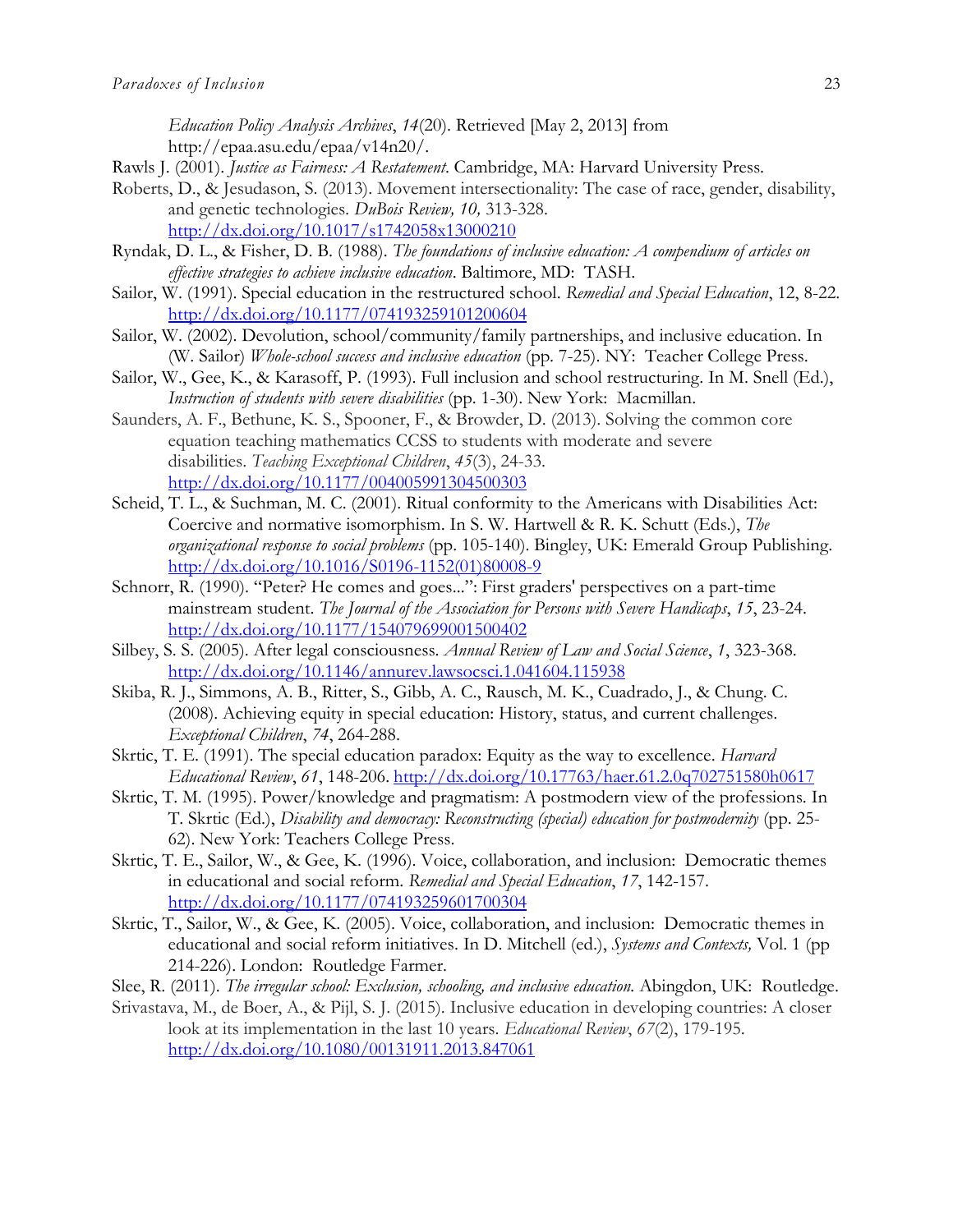- Star, S. L., & Griesemer, J. (1989). Institutional ecologies, translations, and coherence: Amateurs and professionals in Berkeley's museum of vertebrate zoology, 1907-1939. *Social Studies of Science, 19,* 387-420. <http://dx.doi.org/10.1177/030631289019003001>
- Staub, D., Schwartz, I. S., Gallucci, C., & Peck, C. A. (1994). Four portraits of friendship at an inclusive school. *Journal of the Association for Persons with Severe Handicaps*. <http://dx.doi.org/10.1177/154079699401900407>
- Sullivan, A. L. (2011). Disproportionality in special education identification and placement of English language learners. *Exceptional Children*, *77*, 317-334. <http://dx.doi.org/10.1177/001440291107700304>
- Sullivan, A. & Kozleski, E. B. (2009). *2009 Part B Annual Performance Report (APR) Analysis: Indicators 9 & 10, Part B*. Tempe, AZ: Equity Alliance at ASU.
- Thurlow, M. L., & Kopriva, R. J. (2015). Advancing accessibility and accommodations in content assessments for students with disabilities and English learners. *Review of Research in Education*, *39*(1), 331-369. <http://dx.doi.org/10.3102/0091732X14556076>
- Timmermans, S. (1996) Saving lives or saving identities? The double dynamic of techno-scientific scripts. *Social Studies of Science*, *26*, 767-797.
- Trent, S. C., Driver, M. K., Rodriguez, D., Oh, K., Stewart, S., Kea, C., & Artiles, A. J. (2014). Beyond Brown: Empirical research on diverse learners with or at-risk for specific learning disabilities from 1994 – 2012. *Multiple Voices, 14(2),* 12-29.
- UN Convention on the Rights of Persons with Disabilities (CRPD). (2006). Retrieved 3/29/2016 from [https://www.un.org/development/desa/disabilities/resources/general](https://www.un.org/development/desa/disabilities/resources/general-assembly/convention-on-the-rights-of-persons-with-disabilities-ares61106.html)[assembly/convention-on-the-rights-of-persons-with-disabilities-ares61106.html](https://www.un.org/development/desa/disabilities/resources/general-assembly/convention-on-the-rights-of-persons-with-disabilities-ares61106.html)
- UNESCO (1994). *Final Report - World conference on special needs education: Access and quality*. Paris: UNESCO.
- U.S. Department of Education (2013). *For each and every child—A strategy for education equity and excellence*. Washington, D.C.: Author.Varenne, H., & McDermott, R. (Eds.). (1999). *Successful failure: The school America builds*. Boulder, CO: Westview Press.
- Vasquez, III, E., Lopez, A., Straub, C., Powell, S., McKinney, T., Walker, Z., . . . Bedesem, P. L. (2011). Empirical research on ethnic minority students: 1995-2009. *Learning Disabilities Research & Practice, 26*(2), 84-93.<http://dx.doi.org/10.1111/j.1540-5826.2011.00328.x>
- Waitoller, F., & Artiles, A. J. (2013). A decade of professional development research for inclusive education: A literature review and notes for a sociocultural research program. *Review of Educational Research, 83,* 319-356.
- Waitoller, F. W. & Kozleski, E. B. (2015). No stone left unturned: Exploring the convergence of new capitalism in inclusive education in the U.S. *Education Policy Analysis Annuals. 23*(18), <http://epaa.asu.edu/ojs/article/view/1779>
- Yell, M (2015). *The Law and Special Education*. Hoboken, NJ: Pearson.
- Zumeta, R. O. (2014). Implementing intensive intervention: How do we get there from here? *Remedial and Special Education*, *36*(2):83-88. http://dx.doi.org/ 10.1177/0741932514558935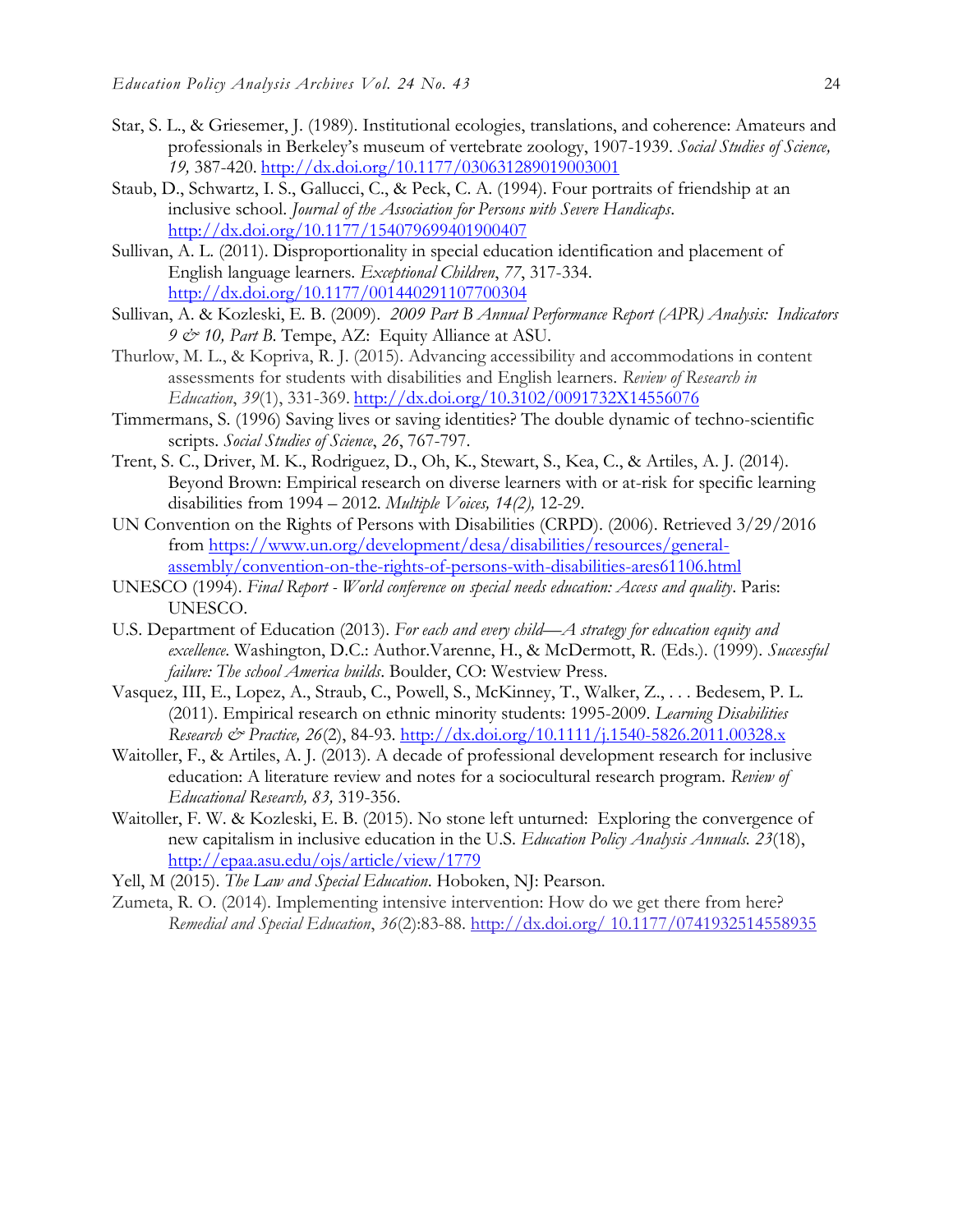## **About the Authors**

#### **Alfredo J. Artiles**

Arizona State University alfredo.artiles@asu.edu [http://orcid.org/0000-0001-5772-0787](http://orcid.org/0000-0001-5772-0787?lang=en)

Alfredo J. Artiles is the Ryan C. Harris Professor of Special Education and Associate Dean of Academic Affairs at Arizona State University's Mary Lou Fulton Teachers College. His scholarship examines educational inequities related to the intersections of disability with sociocultural differences. He co-directs the Equity Alliance and was Vice President of the American Educational Research Association (AERA). Dr. Artiles edits the Teachers College Press book series *Disability, Culture, & Equity*. He received the 2012 Palmer O. Johnson Award for best article published in an AERA journal. Dr. Artiles serves on President Obama's Advisory Commission on Educational Excellence for Hispanics.

#### **Elizabeth B. Kozleski**

University of Kansas

elizabeth.kozleski@ku.edu

Professor Elizabeth B. Kozleski, Chair of Special Education at the University of Kansas, conducts research on equity and justice issues in inclusive education and professional learning. Recent awards include the UNESCO Chair in Inclusive International Research, the TED-Merrill award for leadership in special education teacher education, and the Scholar of the Century award from the University of Northern Colorado. Recent books include *Ability, Equity, and Culture* and *Inclusive Education: Examining Equity on Five Continents.*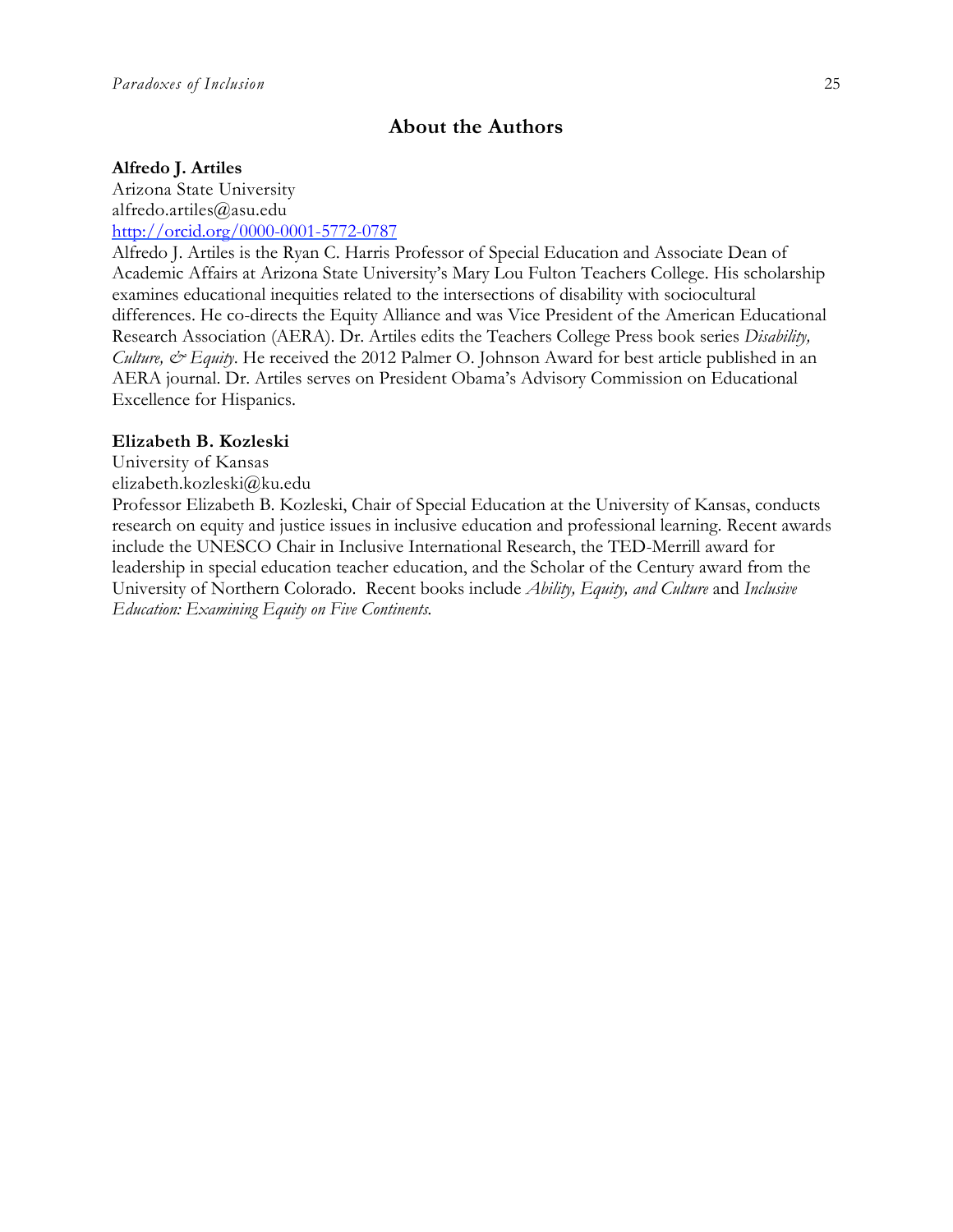## education policy analysis archives

Volume 24 Number 43 April 4, 2016 ISSN 1068-2341

ര

SOME RIGHTS RESERVED Readers are free to copy, display, and distribute this article, as long as the work is attributed to the author(s) and **Education Policy Analysis Archives,** it is distributed for noncommercial purposes only, and no alteration or transformation is made in the work. More details of this Creative Commons license are available at

http://creativecommons.org/licenses/by-nc-sa/3.0/. All other uses must be approved by the author(s) or **EPAA**. **EPAA** is published by the Mary Lou Fulton Institute and Graduate School of Education at Arizona State University Articles are indexed in CIRC (Clasificación Integrada de Revistas Científicas, Spain), DIALNET (Spain), [Directory of Open Access Journals,](http://www.doaj.org/) EBSCO Education Research Complete, ERIC, Education Full Text (H.W. Wilson), QUALIS A2 (Brazil), SCImago Journal Rank; SCOPUS, SOCOLAR (China).

Please contribute commentaries at http://epaa.info/wordpress/ and send errata notes to Gustavo E. Fischman [fischman@asu.edu](mailto:fischman@asu.edu)

**Join EPAA's Facebook community** at<https://www.facebook.com/EPAAAAPE> and **Twitter feed** @epaa\_aape.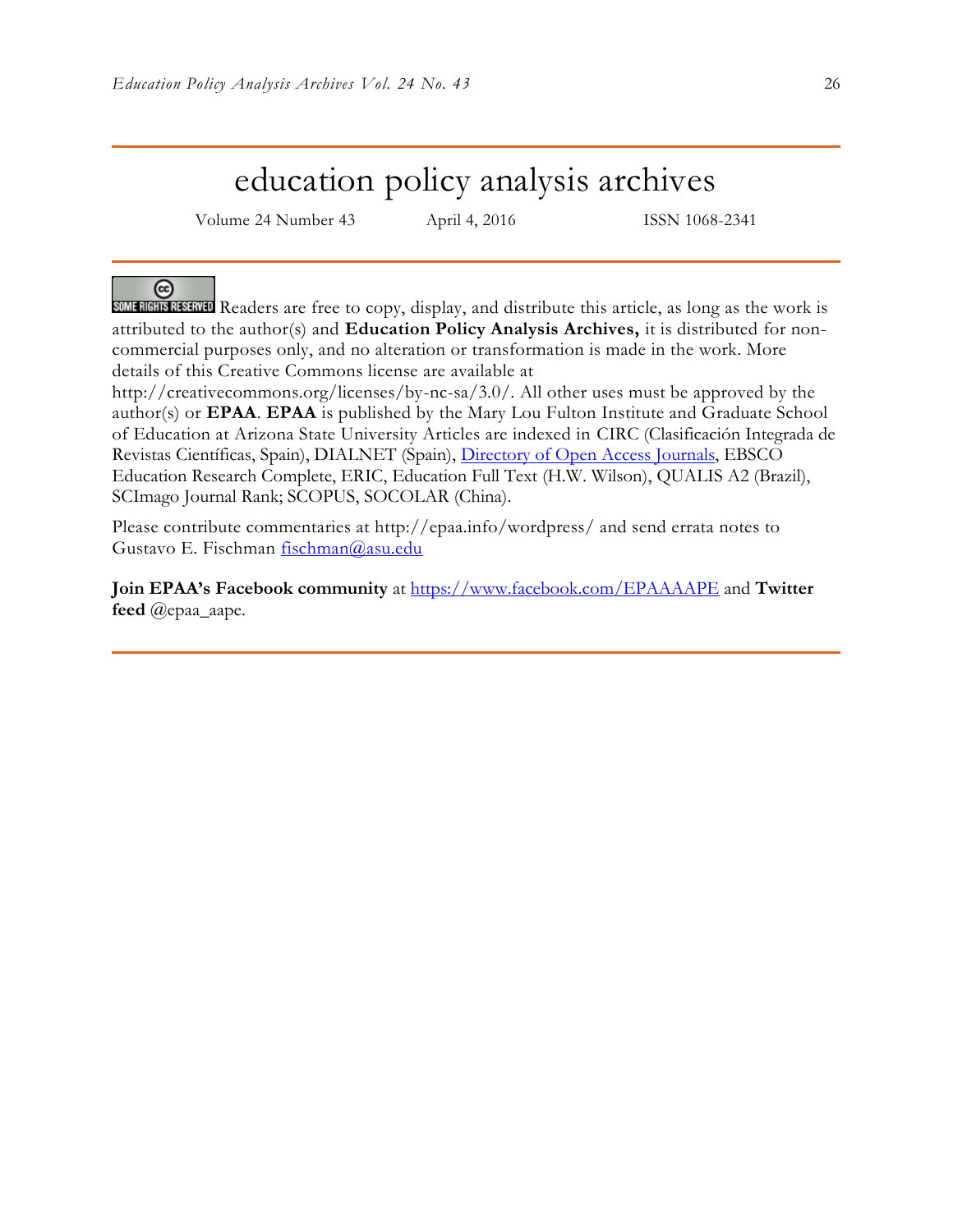## education policy analysis archives editorial board

Lead Editor: **Audrey Amrein-Beardsley** (Arizona State University) Executive Editor: **Gustavo E. Fischman** (Arizona State University) Associate Editors: **Sherman Dorn**, **David R. Garcia**, **Oscar Jimenez-Castellanos**, **Eugene Judson**, **Jeanne M. Powers** (Arizona State University)

**Cristina Alfaro** San Diego State University

**Gary Anderson** New York University

**Michael W. Apple** University of Wisconsin, Madison **Jeff Bale** OISE, University of Toronto, Canada

**David C. Berliner** Arizona State University

**Casey Cobb** University of Connecticut

**Arnold Danzig** San Jose State University

**Linda Darling-Hammond**  Stanford University

**Elizabeth H. DeBray** University of Georgia

**Chad d'Entremont** Rennie Center for Education Research & Policy

**John Diamond** University of Wisconsin, Madison

**Matthew Di Carlo** Albert Shanker Institute

**Michael J. Dumas** University of California, Berkeley

**Kathy Escamilla** University of Colorado, Boulder

**Melissa Lynn Freeman** Adams State College

**Rachael Gabriel** University of Connecticut

**Amy Garrett Dikkers** University of North Carolina, Wilmington

**Gene V Glass** Arizona State University

**Ronald Glass** University of California, Santa Cruz

**Jacob P. K. Gross** University of Louisville

**Julian Vasquez Heilig** California State University, Sacramento **Aaron Bevanot** SUNY Albany **Kimberly Kappler Hewitt** University of North Carolina Greensboro

**Aimee Howley** Ohio University **Noah Sobe** Loyola University

**Henry Braun** Boston College **Steve Klees** University of Maryland **Nelly P. Stromquist** University

**Jaekyung Lee S**UNY Buffalo

**Jessica Nina Lester** Indiana University

**Amanda E. Lewis** University of Illinois, Chicago

**Chad R. Lochmiller** Indiana University

**Christopher Lubienski** University of Illinois, Urbana-Champaign

**Sarah Lubienski** University of Illinois, Urbana-Champaign

**William J. Mathis** University of Colorado, Boulder

**Michele S. Moses** University of Colorado, Boulder

**Julianne Moss** Deakin University, Australia

**Sharon Nichols** University of Texas, San Antonio

**Eric Parsons** University of Missouri-Columbia

**Susan L. Robertson** Bristol University, UK

**Gloria M. Rodriguez** University of California, Davis **R. Anthony Rolle** University of Houston

**A. G. Rud** Washington State University

**Eric M. Haas** WestEd **Patricia Sánchez** University of University of Texas, San Antonio **Janelle Scott** University of California, Berkeley **Jack Schneider** College of the Holy Cross

of Maryland

**Benjamin Superfine** University of Illinois, Chicago

**Maria Teresa Tatto**  Michigan State University

**Adai Tefera** Virginia Commonwealth University

**Tina Trujillo** University of California, Berkeley

**Federico R. Waitoller** University of Illinois, Chicago

**Larisa Warhol** University of Connecticut

**John Weathers** University of Colorado, Colorado Springs

**Kevin Welner** University of Colorado, Boulder

**Terrence G. Wiley** Center for Applied Linguistics

**John Willinsky**  Stanford University

**Jennifer R. Wolgemuth**  University of South Florida

**Kyo Yamashiro** Claremont Graduate University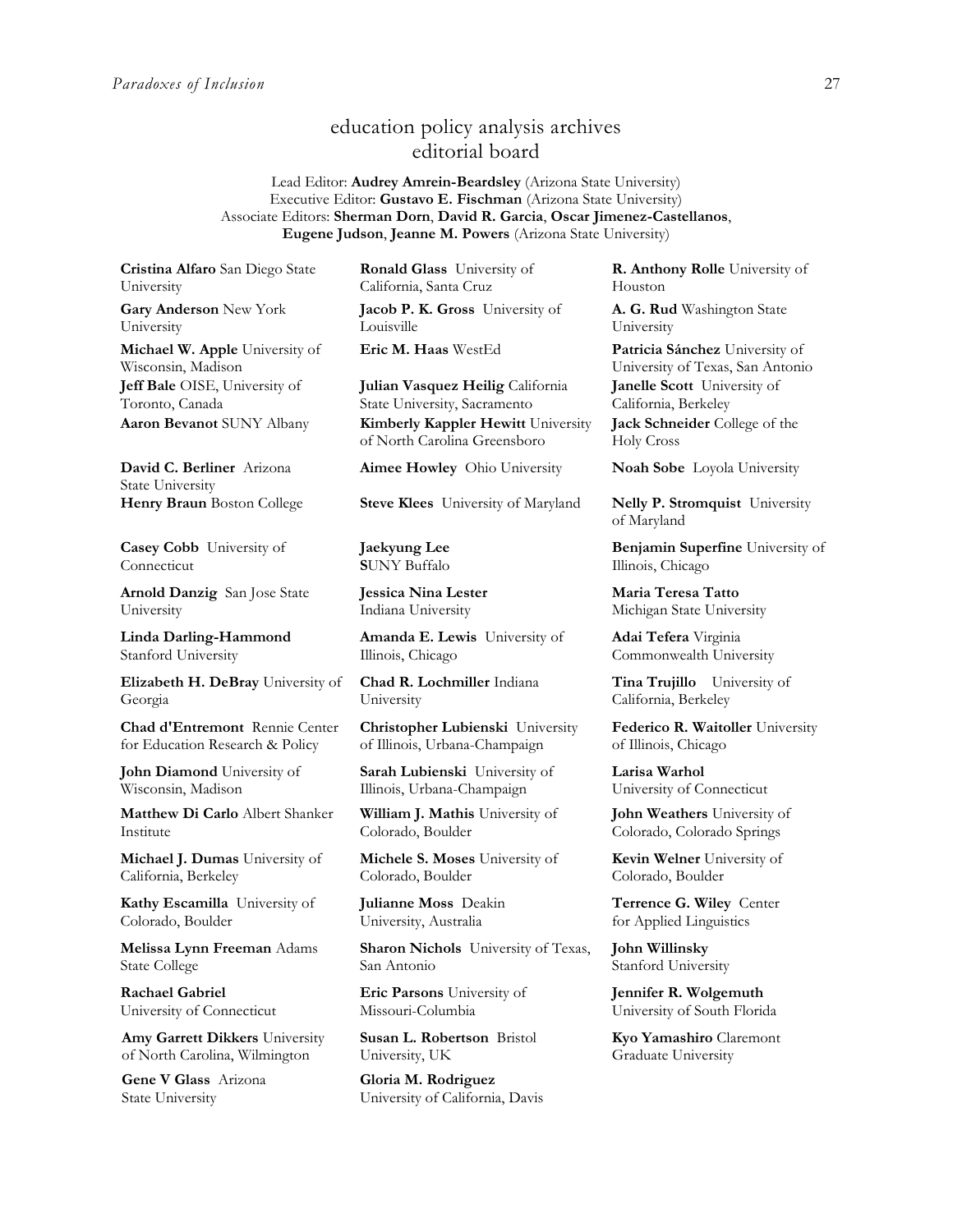## archivos analíticos de políticas educativas

### consejo editorial

Editor Ejecutivo: **Gustavo E. Fischman** (Arizona State University) Editores Asociados: **Armando Alcántara Santuario** (Universidad Nacional Autónoma de México), **Jason Beech**, (Universidad de San Andrés), **Antonio Luzon**, Universidad de Granada

| Claudio Almonacid                       | Juan Carlos González Faraco           | Miriam Rodríguez Vargas     |
|-----------------------------------------|---------------------------------------|-----------------------------|
| Universidad Metropolitana de            | Universidad de Huelva, España         | Universidad Autónoma de     |
| Ciencias de la Educación, Chile         |                                       | Tamaulipas, México          |
| Miguel Ángel Arias Ortega               | María Clemente Linuesa                | José Gregorio Rodríguez     |
| Universidad Autónoma de la              | Universidad de Salamanca, España      | Universidad Nacional de     |
| Ciudad de México                        |                                       | Colombia, Colombia          |
| Xavier Besalú Costa                     | Jaume Martínez Bonafé                 | Mario Rueda Beltrán Instit  |
| Universitat de Girona, España           | Universitat de València, España       | de Investigaciones sobre la |
|                                         |                                       | Universidad y la Educación, |
|                                         |                                       | UNAM, México                |
| Xavier Bonal Sarro Universidad          | Alejandro Márquez Jiménez             | José Luis San Fabián Maro   |
| Autónoma de Barcelona, España           | Instituto de Investigaciones sobre la | Universidad de Oviedo,      |
|                                         | Universidad y la Educación, UNAM,     | España                      |
|                                         | México                                |                             |
| Antonio Bolívar Boitia                  | María Guadalupe Olivier Tellez,       | Jurjo Torres Santomé,       |
| Universidad de Granada, España          | Universidad Pedagógica Nacional,      | Universidad de la Coruña, E |
|                                         | México                                |                             |
| <b>José Joaquín Brunner</b> Universidad | Miguel Pereyra Universidad de         | Yengny Marisol Silva Laya   |
| Diego Portales, Chile                   | Granada, España                       | Universidad Iberoamericana, |
|                                         |                                       | México                      |
| Damián Canales Sánchez                  | Mónica Pini Universidad Nacional      | <b>Juan Carlos Tedesco</b>  |
| Instituto Nacional para la              | de San Martín, Argentina              | Universidad Nacional de San |
| Evaluación de la Educación, México      |                                       | Martín, Argentina           |
|                                         |                                       |                             |
|                                         |                                       |                             |

**Gabriela de la Cruz Flores** Universidad Nacional Autónoma de México

**[Marco Antonio Delgado Fuentes](javascript:openRTWindow()** Universidad Iberoamericana, México **[Inés Dussel](javascript:openRTWindow()**, DIE-CINVESTAV, México

**[Pedro Flores Crespo](javascript:openRTWindow()** Universidad Iberoamericana, México

**Ana María García de Fanelli**  Centro de Estudios de Estado y Sociedad (CEDES) CONICET, Argentina

**Omar Orlando Pulido Chaves** Instituto para la Investigación Educativa y el Desarrollo Pedagógico (IDEP) **[José Luis Ramírez](javascript:openRTWindow() Romero**

Universidad Autónoma de Sonora, México **[Paula Razquin](javascript:openRTWindow()** Universidad de San Andrés, Argentina

**José Ignacio Rivas Flores** Universidad de Málaga, España

, México **José Gregorio Rodríguez**  d Nacional de Colombia, Colombia **da Beltrán** Instituto aciones sobre la d y la Educación, éxico **José Luis San Fabián Maroto**  d de Oviedo,

**[Jurjo Torres Santomé](javascript:openRTWindow()**, d de la Coruña, España

**Ernesto Treviño Ronzón** Universidad Veracruzana, México

**[Ernesto Treviño](javascript:openRTWindow() Villarreal** Universidad Diego Portales Santiago, Chile **[Antoni Verger Planells](javascript:openRTWindow()** Universidad Autónoma de Barcelona, España **[Catalina Wainerman](javascript:openRTWindow()** Universidad de San Andrés, Argentina **Juan Carlos Yáñez Velazco** Universidad de Colima, México